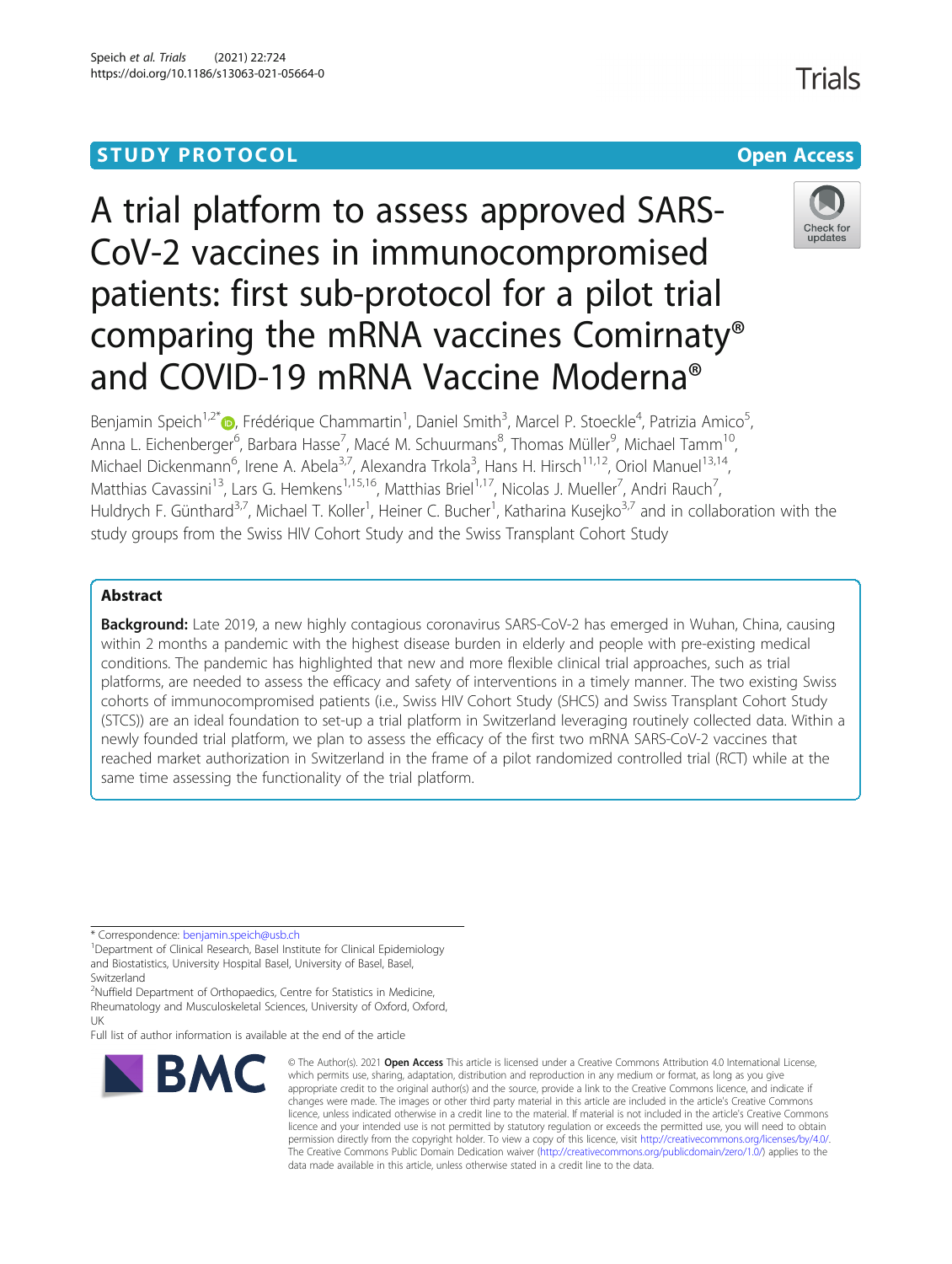Methods: We will conduct a multicenter randomized controlled, open-label, 2-arm sub-study pilot trial of a platform trial nested into two Swiss cohorts. Patients included in the SHCS or the STCS will be eligible for randomization to either receiving the mRNA vaccine Comirnaty® (Pfizer/BioNTech) or the COVID-19 mRNA Vaccine Moderna®. The primary clinical outcome will be change in pan-lg antibody response (pan-Ig anti-S1-RBD; baseline vs. 3 months after first vaccination; binary outcome, considering ≥ 0.8 units/ml as a positive antibody response). The pilot study will also enable us to assess endpoints related to trial conduct feasibility (i.e., duration of RCT set-up; time of patient recruitment; patient consent rate; proportion of missing data). Assuming vaccine reactivity of 90% in both vaccine groups, we power our trial, using a non-inferiority margin such that a 95% two-sided confidence interval excludes a difference in favor of the reference group of more than 10%. A sample size of 380 (190 in each treatment arm) is required for a statistical power of 90% and a type I error of 0.025. The study is funded by the Swiss National Science Foundation (National Research Program NRP 78, "COVID-19").

**Discussion:** This study will provide crucial information about the efficacy and safety of the mRNA SARS-CoV-2 vaccines in HIV patients and organ transplant recipients. Furthermore, this project has the potential to pave the way for further platform trials in Switzerland.

Trial registration: [ClinicalTrials.gov](http://clinicaltrials.gov) [NCT04805125](https://clinicaltrials.gov/ct2/show/NCT04805125). Registered on March 18, 2021

Keywords: SARS-CoV-2, Randomized controlled trial, HIV, Organ transplant, Platform trial, Vaccine, Protocol

#### Administrative information

Note: the numbers in curly brackets in this protocol refer to SPIRIT checklist item numbers. The order of the items has been modified to group similar items (see [http://www.equator-network.org/reporting-guidelines/](http://www.equator-network.org/reporting-guidelines/spirit-2727-statement-defining-standard-protocol-items-for-clinical-trials/) [spirit-2727-statement-defining-standard-protocol-items](http://www.equator-network.org/reporting-guidelines/spirit-2727-statement-defining-standard-protocol-items-for-clinical-trials/)[for-clinical-trials/](http://www.equator-network.org/reporting-guidelines/spirit-2727-statement-defining-standard-protocol-items-for-clinical-trials/))

| Title $\{1\}$                   | A trial platform to assess approved<br>SARS-CoV-2 vaccines in immuno-<br>compromised patients: First sub-<br>protocol for a pilot trial comparing<br>the mRNA vaccines Comirnaty® and<br>Covid-19 mRNA Vaccine Moderna®<br>Short title: Immunocompromised<br><b>Swiss Cohorts Based Trial Platform</b><br>Acronym: COVERALL (COrona<br>VaccinE tRiAL pLatform)                                                                                                           | Author details {5a} |
|---------------------------------|--------------------------------------------------------------------------------------------------------------------------------------------------------------------------------------------------------------------------------------------------------------------------------------------------------------------------------------------------------------------------------------------------------------------------------------------------------------------------|---------------------|
| Trial registration {2a and 2b}. | NCT04805125.                                                                                                                                                                                                                                                                                                                                                                                                                                                             |                     |
| Protocol version {3}            | This protocol is based on the master<br>protocol (version 2.1; 07.04.2021) and<br>the first sub-protocol (version 1.1;<br>07.04.2021) that received final approval<br>on April 19, 2021 from the Ethical com-<br>mittee Nordwest- and Zentralschweiz.<br>Switzerland (2021-000593). The original<br>study protocols are publicly available<br>(https://clinicaltrials.gov/ct2/show/<br>NCT04805125).                                                                     |                     |
| Funding {4}                     | This study receives financial support<br>from the Swiss National Science<br>Foundation (grant # 31CA30_196245).<br>The Swiss HIV Cohort Study (SHCS) and<br>the Swiss Transplant Cohort Study<br>(STCS) are funded by the Swiss National<br>Science Foundation (grant #177499 and<br>#201369) and (grant 33CS30_177522),<br>respectively. Benjamin Speich is<br>supported by an Advanced<br>Postdoc.Mobility grant (P300PB_177933)<br>and a return grant (P4P4PM_194496) |                     |

#### Administrative information (Continued)

| Title $\{1\}$       | A trial platform to assess approved<br>SARS-CoV-2 vaccines in immuno-<br>compromised patients: First sub-<br>protocol for a pilot trial comparing<br>the mRNA vaccines Comirnaty® and<br>Covid-19 mRNA Vaccine Moderna®<br>Short title: Immunocompromised<br><b>Swiss Cohorts Based Trial Platform</b><br>Acronym: COVERALL (COrona<br><b>VaccinE tRiAL pLatform)</b>                                                                                                                                                                                                                                                                                                                                                                                                                                                                                                                                                                                                                                                                                                                                                                                                                                                                                                                                                                                                                                                                                                                                                |  |  |  |
|---------------------|----------------------------------------------------------------------------------------------------------------------------------------------------------------------------------------------------------------------------------------------------------------------------------------------------------------------------------------------------------------------------------------------------------------------------------------------------------------------------------------------------------------------------------------------------------------------------------------------------------------------------------------------------------------------------------------------------------------------------------------------------------------------------------------------------------------------------------------------------------------------------------------------------------------------------------------------------------------------------------------------------------------------------------------------------------------------------------------------------------------------------------------------------------------------------------------------------------------------------------------------------------------------------------------------------------------------------------------------------------------------------------------------------------------------------------------------------------------------------------------------------------------------|--|--|--|
|                     | from the Swiss National Science<br>Foundation. Roche provides the<br>antibody tests free of charge. The<br>funders have no role in designing,<br>conducting, analysing and publishing<br>trial results.                                                                                                                                                                                                                                                                                                                                                                                                                                                                                                                                                                                                                                                                                                                                                                                                                                                                                                                                                                                                                                                                                                                                                                                                                                                                                                              |  |  |  |
| Author details {5a} | Benjamin Speich <sup>1,2,*</sup> , Frédérique<br>Chammartin <sup>1</sup> , Daniel Smith <sup>3</sup> , Marcel P.<br>Stoeckle <sup>4,</sup> Patrizia Amico <sup>5</sup> , Anna L<br>Eichenberger <sup>6</sup> , Barbara Hasse <sup>7</sup> , Macé M<br>Schuurmans <sup>8</sup> , Thomas Müller <sup>9</sup> , Michael<br>Tamm <sup>10</sup> , Michael Dickenmann <sup>6</sup> , Irene A<br>Abela <sup>3,7</sup> , Alexandra Trkola <sup>3</sup> , Hans H<br>Abela <sup>3,7</sup> , Alexandra Trkola <sup>3</sup> , Hans H<br>Hirsch <sup>11</sup> , Oriol Manuel <sup>12,13</sup> , Matthias<br>Cavassini <sup>12</sup> , Lars G. Hemkens <sup>1,14,15</sup> ,<br>Matthias Briel <sup>1,16</sup> , Nicolas J Mueller <sup>7</sup> ,<br>Andri Rauch <sup>7</sup> , Huldrych F Günthard <sup>3,7</sup> ,<br>Michael T Koller <sup>1</sup> , Heiner C Bucher <sup>1</sup> ,<br>Katharina Kusejko <sup>3,7</sup><br>Department of Clinical Research, Basel<br>Institute for Clinical Epidemiology and<br>Biostatistics, University Hospital Basel,<br>University of Basel, Basel, Switzerland<br><sup>2</sup> Nuffield Department of Orthopaedics,<br>Centre for Statistics in Medicine,<br>Rheumatology and Musculoskeletal<br>Sciences, University of Oxford, Oxford,<br>United Kingdom<br><sup>3</sup> University of Zurich, Institute of<br>Medical Virology, Zurich, Switzerland<br><sup>4</sup> Division of Infectious Diseases and<br>Hospital Epidemiology, University<br>Hospital of Basel, University of Basel. |  |  |  |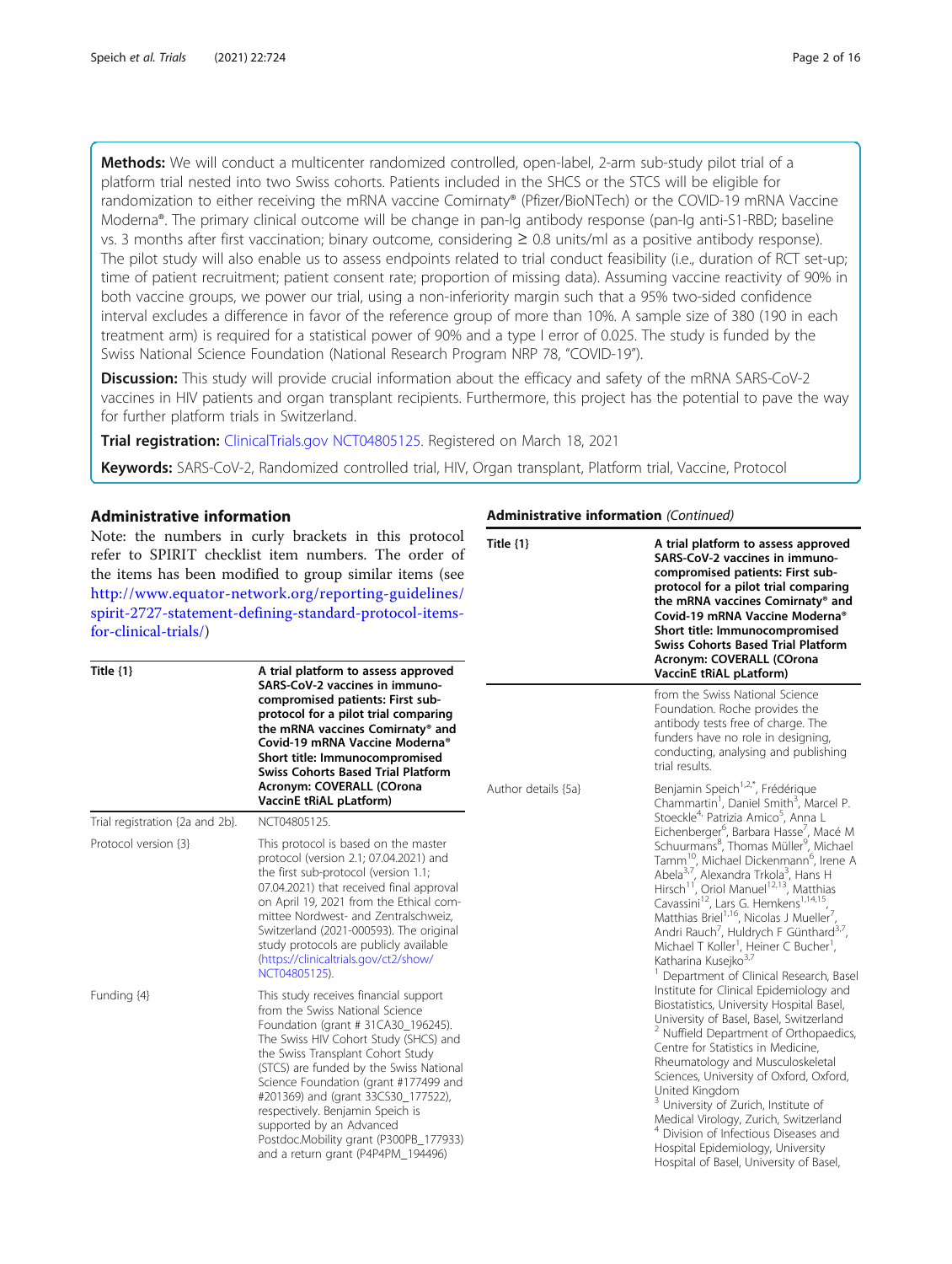#### Administrative information (Continued)

Title {1} A trial platform to assess approved SARS-CoV-2 vaccines in immunocompromised patients: First subprotocol for a pilot trial comparing the mRNA vaccines Comirnaty® and Covid-19 mRNA Vaccine Moderna® Short title: Immunocompromised Swiss Cohorts Based Trial Platform Acronym: COVERALL (COrona VaccinE tRiAL pLatform)

#### Switzerland

 $5$  Clinic for Transplantation Immunology and Nephrology, University Hospital Basel, Switzerland

<sup>6</sup> Department of Infectious Diseases, Inselspital, Bern University Hospital, University of Bern, 3010 Bern, Switzerland

<sup>7</sup> Division of Infectious Diseases and Hospital Epidemiology, University Hospital Zurich, Zurich, Switzerland <sup>8</sup> Division of Pulmonology, University

Hospital Zurich, Zurich, Switzerland <sup>9</sup> Nephrology clinic, University Hospital

Zurich, Zurich, Switzerland. <sup>10</sup> Clinic of Respiratory Medicine and Pulmonary Cell Research, University Hospital of Basel, Petersgraben 4, 4031, Basel, Switzerland

University Hospital Basel, Clinical Virology, Laboratory Medicine, and Transplantation & Clinical Virology, Department Biomedicine, and Infectious Diseases & Hospital Epidemiology, Basel, Switzerland

Infectious Diseases Service, Lausanne University Hospital and University of Lausanne, Lausanne, Switzerland

<sup>13</sup> Transplantation Center, Lausanne University Hospital and University of Lausanne, Lausanne, Switzerland. <sup>14</sup> Meta-Research Innovation Center

Berlin (METRICS-B), Berlin Institute of Health, Berlin, Germany

<sup>15</sup> Meta-Research Innovation Center at Stanford (METRICS), Stanford University, Stanford, California

<sup>16</sup> Department of Health Research Methods, Evidence, and Impact, McMaster University, Hamilton, Canada \*Corresponding author: Benjamin Speich, PhD, Basel Institute for Clinical Epidemiology and Biostatistics, Department of Clinical Research, University Hospital Basel, University of Basel, Basel, Switzerland, Spitalstrasse 12 4056 Basel Switzerland

Email: [benjamin.speich@usb.ch](mailto:benjamin.speich@usb.ch)

Sponsor-Investigator: University Hospital Basel Prof. Heiner C. Bucher MD MPH Basel Institute for Clinical Epidemiology & Biostatistics University Hospital Basel Spitalstrasse 12 4056 Basel

#### Administrative information (Continued)

| Title $\{1\}$        | A trial platform to assess approved<br>SARS-CoV-2 vaccines in immuno-<br>compromised patients: First sub-<br>protocol for a pilot trial comparing<br>the mRNA vaccines Comirnaty® and<br>Covid-19 mRNA Vaccine Moderna®<br>Short title: Immunocompromised<br><b>Swiss Cohorts Based Trial Platform</b><br>Acronym: COVERALL (COrona<br><b>VaccinE tRiAL pLatform)</b> |  |  |
|----------------------|-----------------------------------------------------------------------------------------------------------------------------------------------------------------------------------------------------------------------------------------------------------------------------------------------------------------------------------------------------------------------|--|--|
|                      | Switzerland<br>Email: heiner.bucher@usb.ch                                                                                                                                                                                                                                                                                                                            |  |  |
| Role of sponsor {5c} | The funders have no role in study<br>design; collection, management,<br>analysis, and interpretation of data;<br>writing of the report; and the decision<br>to submit the report for publication.                                                                                                                                                                     |  |  |

#### Introduction

#### Background and rationale {6a}

A new highly contagious coronavirus SARS-CoV-2 has emerged in late 2019 in Wuhan, China, and caused in a 2-month period a pandemic with the highest disease burden in elderly and people with pre-existing medical conditions  $[1-3]$  $[1-3]$  $[1-3]$ . HIV-positive individuals suffer from multiple comorbidities in particular cardiovascular disease and diabetes due to aging, risk factors for chronic diseases, and lifestyle factors, which put them potentially at a higher risk of complicated coronavirus disease-19 (COVID-19) [[4\]](#page-14-0). Whether poor immune recovery in the presence of antiretroviral therapy is associated with increased risk of SARS-CoV-2 infection and complicated infection is unclear. Likewise, solid organ transplanted patients suffer from multiple chronic conditions like cardiovascular disease and diabetes and are treated with immunosuppressive drugs putting them at risk of multiple infections and severe infection related complications.

In a situation with no known therapy against SARS-CoV-2, clinical research in Switzerland was illprepared at the beginning of the pandemic for launching clinical trials for the rapid evaluation of investigative drugs with postulated in vitro activities against SARS-CoV-2. The use of routinely collected data for nesting trials into cohort studies with highly standardized data collection systems and platform trial design allows rapid patient recruitment and efficient and cost-saving data collection for the simultaneous evaluation of several treatment options, features which can expedite trial protocol development and trial implementation in an epidemic situation [\[5](#page-14-0)–[9](#page-14-0)].

The advantage of using the existing infrastructure of two well-established cohorts (i.e., Swiss HIV Cohort Study (SHCS) and the Swiss Transplant Cohort Study (STCS)) is that the processes of rigorous follow-up

Name and contact information for the trial sponsor {5b}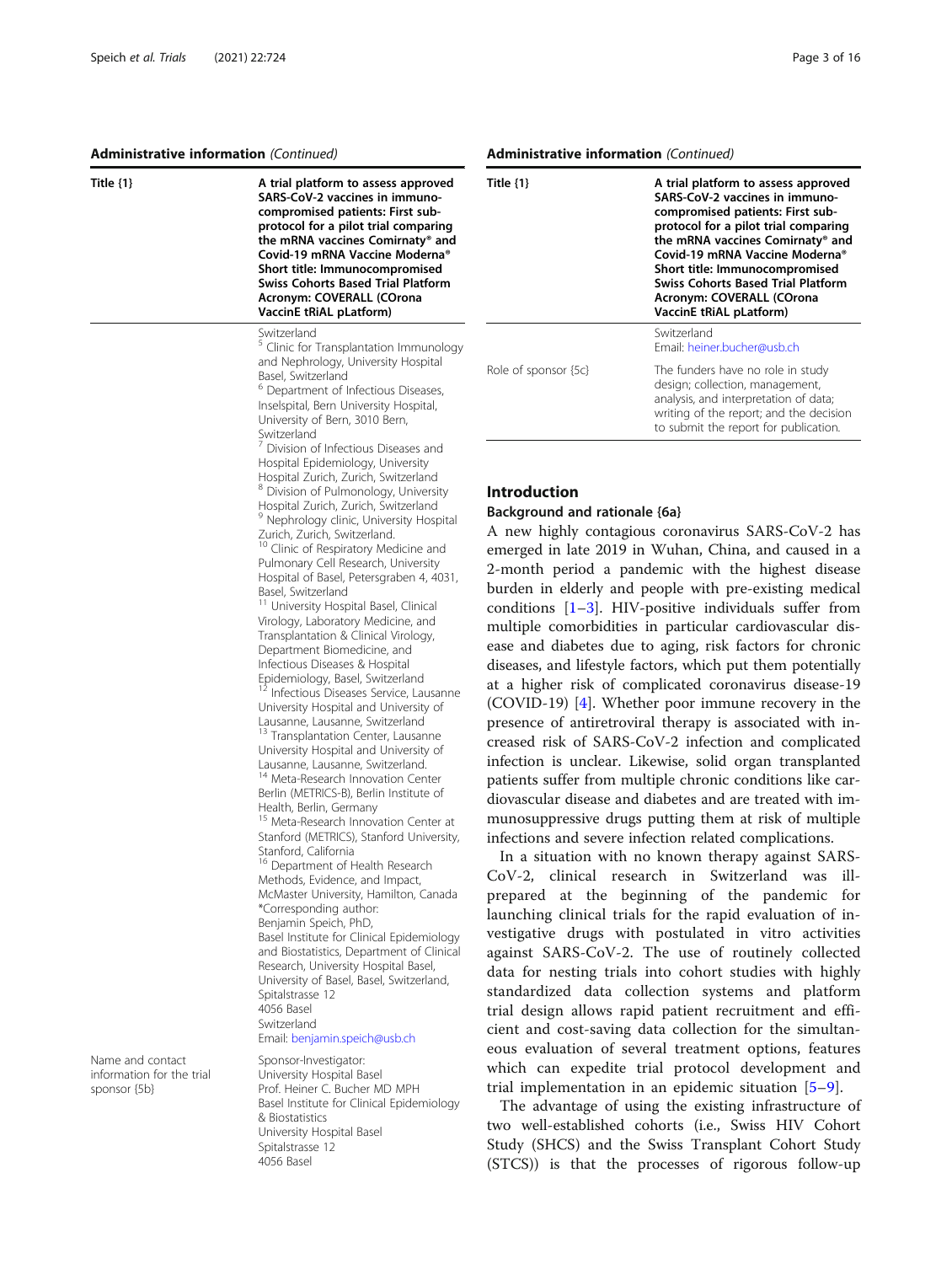monitoring and collection of high-quality phenotype data is already well established and will be performed entirely within the existing cohorts [[10,](#page-14-0) [11\]](#page-14-0). The SHCS was established 1988 and is a systematic longitudinal study enrolling HIV-infected patients and is representative for the HIV epidemic in Switzerland [[10\]](#page-14-0). The STCS includes all solid organ transplant recipients in Switzerland after 2008 following the implementation of the Swiss federal act on transplantation of organs, tissues, and cells, March 16, 2007 (Transplantationsverordnung SR 810.211) [\[11](#page-14-0)]. The use of highly standardized routinely collected data for conducting intervention trials is a highly efficient and economic approach for trial conduct as exemplified by previous groups [[8,](#page-14-0) [9](#page-14-0), [12](#page-14-0)]. Furthermore, a well-established trial platform would allow us to react quickly in case of any future outbreak, meaning that fewer hurdles need to be overcome to test new interventions.

Since January 12, 2021, two mRNA vaccines against SARS-CoV-2 by Pfizer/BioNTech (Comirnaty®) and COVID-19 mRNA Vaccine Moderna® by Moderna have been licensed in Switzerland and roll-out of vaccines has started [\[13,](#page-14-0) [14](#page-14-0)]. In phase III licensing trials of both vaccines which were both submitted as emergency use authorization (EUA) to the Food and Drug administration (FDA), with parallel submission to the Swiss authorities (i.e., Swissmedic), vaccine efficacy of 95% and 94% were found and both vaccines appeared to be safe. However, estimates of vaccine efficacy were imprecise and with large confidence intervals in the subgroups of individuals most at risk of complications from SARS-CoV-2 infection like the elderly and those with comorbidities. Likewise, data on immune response overall and in subgroups is not yet available [[15,](#page-14-0) [16](#page-14-0)]. In particular, very few individuals in both trials with HIV infection were included (with no information on the CD4 cell count at the time point of vaccination) and no solid organ recipients were allowed in the trials [\[15,](#page-14-0) [16](#page-14-0)]. On March 22, 2021, Swissmedic approved also the SARS-CoV-2 vaccine from Johnson & Johnson [\[17](#page-14-0)]. However, currently (25 August 2021), the two investigational medicinal products (Comirnaty® and COVID-19 mRNA Vaccine Moderna®) are still the only SARS-CoV-2 vaccines that are used in Switzerland [\[18](#page-14-0)].

#### Objectives {7}

The pilot study will assess the functionality of the trial platform and the comparative effectiveness in terms of antibody response, clinical, and safety outcomes of the first two approved vaccines against SARS-CoV-2 in Switzerland (i.e., Comirnaty<sup>®</sup> by Pfizer/BioNTech and COVID-19 mRNA Vaccine Moderna® by Moderna). At a later stage, the platform can serve for a larger comparative vaccine trial or can be enriched by new study protocols that investigate new interventions. This can be done, for example in vaccinated individuals in the cohort that did not achieve an immune response after the first vaccine (for more information, see originally approved master and sub-protocol; available here: [https://](https://clinicaltrials.gov/ct2/show/NCT04805125) [clinicaltrials.gov/ct2/show/NCT04805125](https://clinicaltrials.gov/ct2/show/NCT04805125)).

#### Trial design {8}

This is a pilot trial which is based on a trial platform that is integrated into the ongoing routine prospective data collection of two national cohorts, the SHCS and STCS. Eligibility of trial participants will be largely checked from routinely collected cohort data which will also serve as baseline data. Randomization and follow-up data collection of clinical trial endpoint data is done within the trial platform which is linked to the cohort databases. The trial platform is overseen and managed by the data center of the SHCS.

A parallel two-arm (allocation 1:1) open-label randomized controlled exploratory pilot trial comparing the first approved SARS-CoV-2 vaccines is planned to compare the immunogenicity, explore the clinical effectiveness and safety of the first two licensed vaccines against SARS-CoV-2, and assess the functionality of the trial platform. Cohort data centers will identify eligible patients based on routinely collected cohort data, and eligible patients will be contacted for consent for participation prior to randomization. Randomization will be performed through minimization with respect to center, age  $(< 65, \ge 65$  years old), sex, immune-suppression  $\langle$  < 200;  $\geq$  200 CD4 cells/ $\mu$ l in SHCS and use of depleting polyclonal antibody preparations for prophylactic induction therapy in addition in addition to standard immunosuppression in STCS patients), and a random element that reduces randomization predictability. The trial platform allows to expand the pilot trial and to add further sub-study protocols to evaluate for example vaccine strategies in patients with first two vaccinations but insufficient or lacking immune response. The COVID-19 pandemic has revealed a need for research infrastructure such as trial platforms, which allow for fast and efficient evaluation of multiple preventive and therapeutic interventions in case of infectious disease outbreaks. Ideally, trial platforms make use of already existing data infrastructures providing routinely collected data (including cohorts and registries). Once implemented, the present protocol is meant to provide orientation and guidance for other trial platforms in Switzerland.

# Methods: participants, interventions, and outcomes

#### Study setting {9}

This is a multi-center study recruiting patients from 4 of the 7 study centers of the SHCS (i.e., University Hospital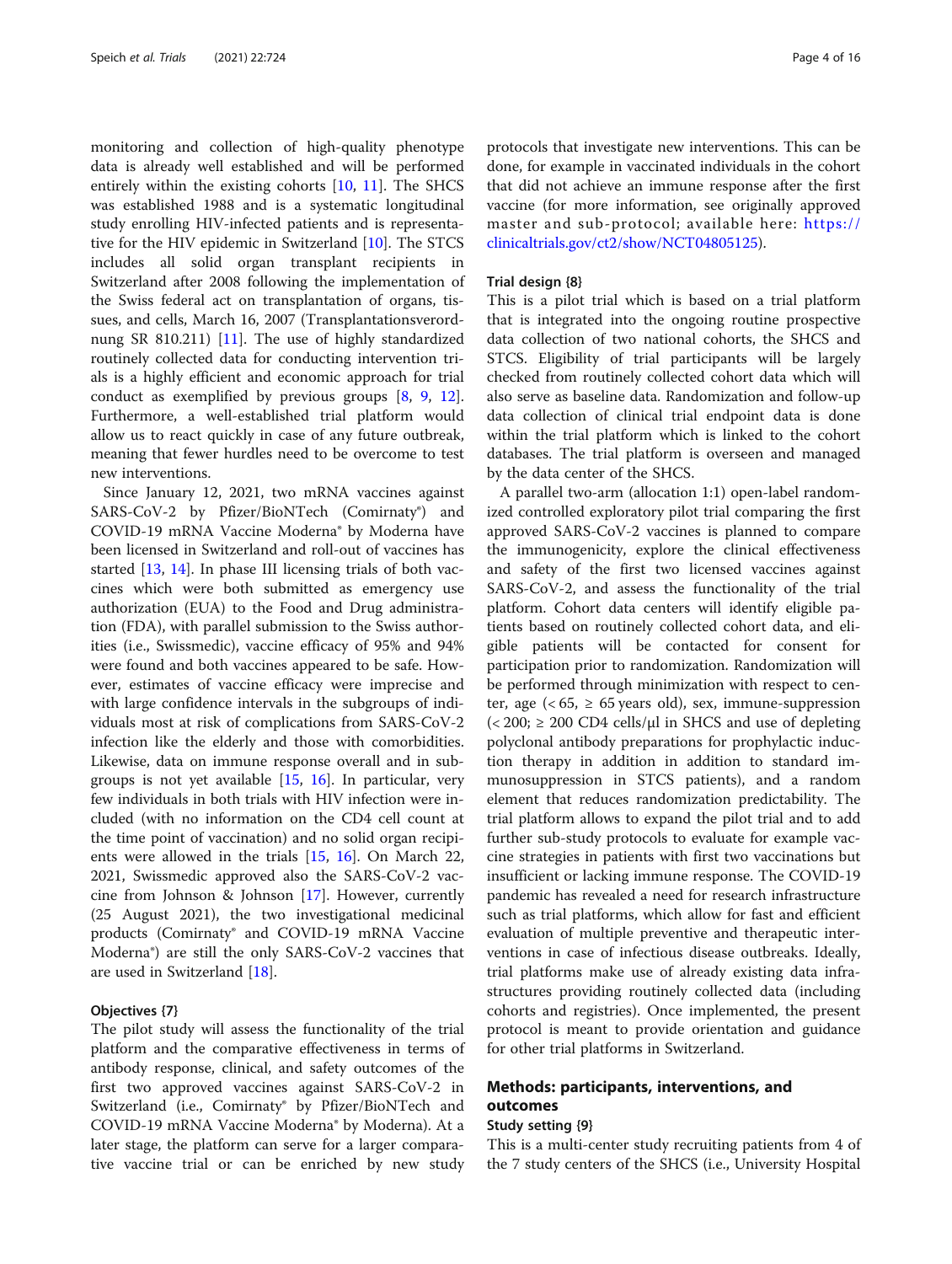Basel, University Hospital Zurich, University Hospital Bern, and CHUV Lausanne) and 3 of the 6 study centers of the STCS (i.e., University Hospital Basel, University Hospital Zurich, and CHUV Lausanne). Both cohorts are representative for individuals living with HIV and solid organ transplants, respectively.

#### Eligibility criteria {10} Inclusion criteria

- All patients with either a chronic HIV infection or recipients of solid organs registered with informed consent from the SHCS or STCS cohorts
- $-$  ≥ 18 years
- Patients with solid organ transplantation of lungs or kidneys at least one month post-transplantation with a prednisone dose of 20 mg or less
- Additional consent for participation in the pilot trial
- COVID-19 vaccination recommended by treating physician

#### Exclusion criteria

- Pregnancy
- Acute symptomatic SARS-CoV-2 infection, influenza, or other acute respiratory tract infection
- Known allergy or contra-indications for vaccines or any vaccine components
- Any emergency condition requiring immediate hospitalization for any condition
- Patients with previous polymerase chain reaction (PCR) documented SARS-CoV-2 infection and/or documented antibodies less than 3 months prior to randomization
- Patients with solid organ transplantation (lung or kidney) with the following conditions:
- Solid organ transplant recipients less than one month post-transplantation
- Solid organ transplant recipients with the use of T cell depleting agents in the last 3 months (i.e., induction treatment in standard risk or high-risk immunological situation or rejection treatment)
- Solid organ transplant recipients with the need of pulse corticosteroids (> 100 mg prednisone or equivalent) in the last 1 month or rituximab in the last 6 months
- Solid organ transplant recipients with the need of any kind of chemotherapy treatment

#### Who will take informed consent? {26a}

Cohort participants will be contacted by the local centers (i.e., be their treating cohort physicians or by delegated staff) and invited to get an appointment at the site vaccination center for a vaccination against SARS-

CoV-2 or get information about vaccines and the trial during cohort visits. When a potentially eligible patient is visiting a local cohort center, the investigators will explain the nature of the study, its purpose, the procedures involved, the expected duration, the potential risks and benefits, and any discomfort it may entail (this step can also be conducted through a phone call if preferred). Each participant will be informed that the participation in the study is voluntary and that he/she may withdraw from the study at any time and that withdrawal of consent will not affect his/her subsequent medical assistance and treatment. Patients will have sufficient time to ask questions and to consent to trial participation (they are allowed to consider trial participation at a sub-sequent visit).

## Additional consent provisions for collection and use of participant data and biological specimens {26b}

Participants have already provided written informed consent that their data, stored plasma, and blood cell samples that are routinely collected within the Swiss HIV Cohort Study and the Swiss Transplant Cohort Study are used by authorized researchers of both cohorts other than their treating physician in the frame of the ongoing cohort studies.

#### Interventions

#### Explanation for the choice of comparators {6b}

BNT162b2 (30 μg) commercial name Comirnaty® developed by Pfizer/BioNTech was the first approved SARS-CoV-2 vaccine in Switzerland (approved on 19 December 2020) [[19](#page-14-0)]. It is administered intramuscularly (IM) as a series of two 30 μg doses of the diluted vaccine solution (0.3 mL each) according to the following schedule: a single dose followed by a second dose 28 days later [[20\]](#page-14-0). The Comirnaty® vaccine was the first approved SARS-CoV-2 vaccine in Switzerland. The storage and handling of the vaccine is quite challenging (i.e., Comirnaty® is supplied as a multiple-dose (5-dose) vial containing a frozen (between − 80 °C and − 60 °C suspension that is preservative-free.) BNT162b2 must be thawed and diluted in its original vial with 1.8 mL of sterile 0.9% sodium chloride injection, prior to administration. After dilution, the vial contains 5 doses of 0.3 mL per dose (Swiss guidelines allow for preparation of 6 doses from one vial) and must be stored between 2 °C and 25 °C and used within 6 h from the time of dilution [\[21\]](#page-14-0)).

#### Intervention description {11a}

The COVID-19 mRNA Vaccine Moderna® was the second approved SARS-CoV-2 vaccine in Switzerland (approved 12 January 2021) [[22,](#page-14-0) [23](#page-14-0)]. The producer recommends to apply two doses, administering the second dose 28 days after the first dose [\[24\]](#page-14-0). The handling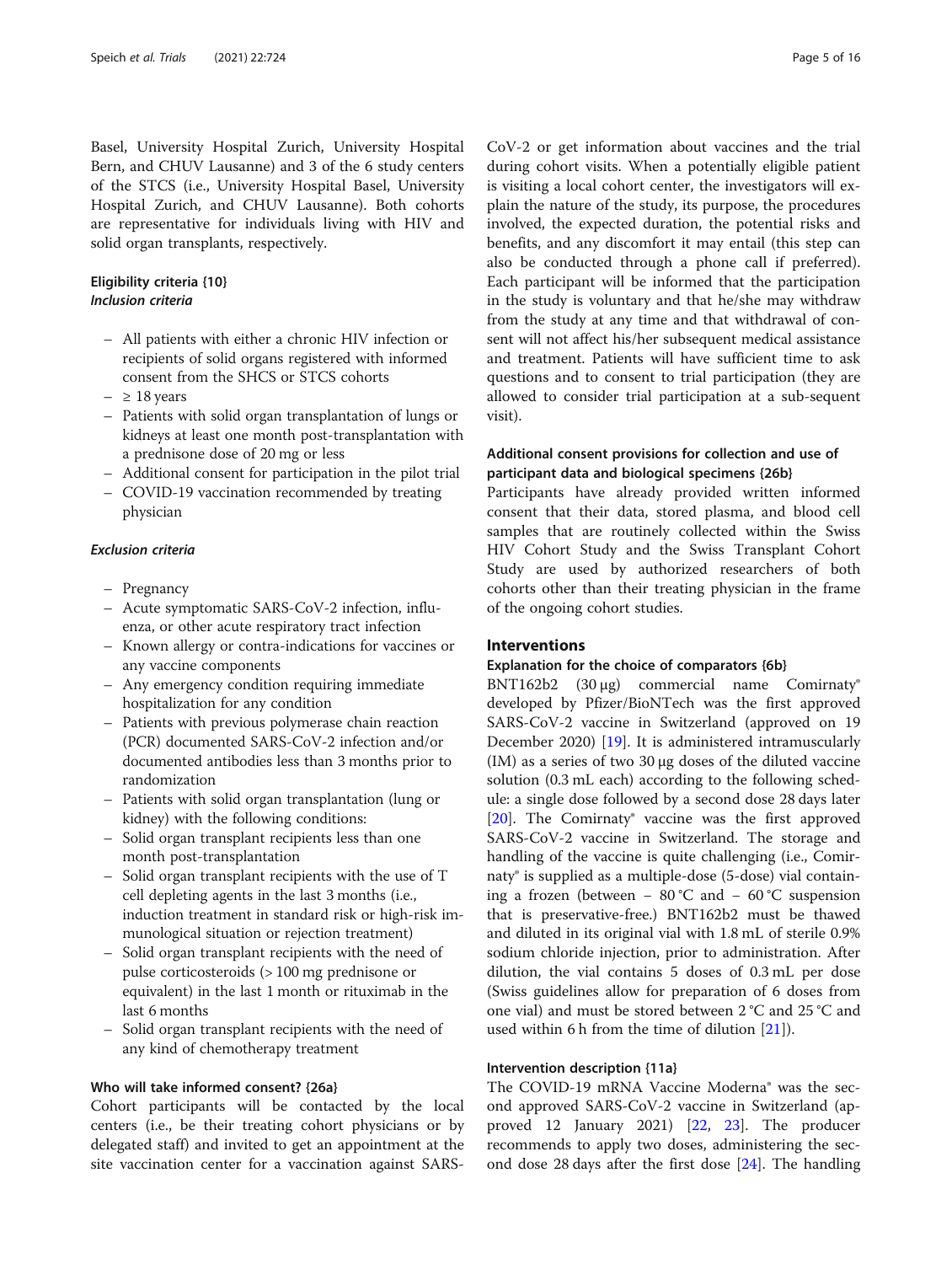and storage of the Moderna vaccine is somewhat easier compared to the Comirnaty® vaccine (i.e., storage required at − 25 °C to − 15 °C; can be stored at 2 °C to 8 °C, protected from light, for up to 30 days and is supplied as a multi-dose vial (10 doses, Swiss guidelines allow for the preparation of 11 doses from one vial) [\[25](#page-14-0)]. To compare the effectiveness in terms of serological immune response of approved SARS-CoV-2 vaccines in immunocompromised patients, we aim to demonstrate that the second vaccine available in the market is no worse than the comparator by more than 10%.

#### Criteria for discontinuing or modifying allocated interventions {11b}

Trial participants are vaccinated according to the producers' dosing recommendations. No adaptation of vaccine dosing is planned. In case of a serious adverse event following the application of a first dose, the second dose will not be given. Enrolled patients have always the opportunity to withdraw from the trial without mentioning any specific reason at any time. In addition, patients can also state that they do not wish to be contacted for the study anymore and also that their physician shall not contact them for outcome assessment.

#### Strategies to improve adherence to interventions {11c}

As the vaccines are given by health personnel, the adherence to the intervention will be assessed and documented as required by the vaccine producers and the Swiss Federal Office of Public Health. In case that patients miss their appointment for the second vaccine, their cohort physician will contact them by phone and/ or email to make sure that they receive the second vaccine dose or to assess the reason why they wish to withdraw.

#### Relevant concomitant care permitted or prohibited during the trial {11d}

Concomitant drugs for patients included into the trial are recorded within the routine cohort based data collection structure. Physicians are free in the choice of any concomitant drugs for the treatment of HIV, immunosuppressive drugs for transplanted patients, or any other drugs used for the treatment of additional chronic conditions and take decisions for their use according to best clinical judgment and treatment guidelines. There are no particular drugs that are not permitted for their use during vaccination and followup. The use of any drugs for the treatment of local or systemic adverse effects of vaccines is according to clinical judgment by clinicians.

#### Provisions for post-trial care {30}

Patients will continue to be routinely followed by biannual visits in the SHCS and annual visits in the STCS and are cared at cohort centers or delegated cantonal hospitals and private physicians that provide specialized patientcare, conduct cohort visits and collect data.

#### Outcomes {12}

#### Immunological outcomes

The primary immunological endpoint are antibodies (yes/no) to the SARS-CoV-2 spike (S1) protein receptor binding domain in human serum and plasma assessed 12 weeks after the first vaccination by the commercial immunoassay Elecsys® Anti-SARS-CoV-2 S for the in vitro quantitative determination [\[26](#page-14-0)]. This assay detects pan-Ig antibody response (pan-Ig anti–S1-RBD) and allows for a quantitative assessment of the serological response of the participants at baseline and 3 months after vaccination (primary outcome). An antibody response will be considered as positive using the threshold  $\geq 0.8$  units/ml, as defined by the manufacturer. Additionally, we will qualitatively measure anti-Nucleocapsid (N) responses at baseline with the Elecsys<sup>®</sup> Anti-SARS-CoV-2 N assay to gain a broader insight on the immune response of the participants.

Furthermore, SARS-CoV-2-binding antibody responses of the participants will be assessed by analyzing IgM, IgA, and IgG responses to a wider range of SARS-CoV-2 antigens (RBD, S1, S2, and N) with a bead-based multiplex immunoassay using the Luminex technology© termed Antibody CORonavirus Assay (ABCORA) 2.0. This assay was established at the Institute of Medical Virology (IMV), University of Zurich. The ABCORA 2.0 test has an advantage over commercial available tests, as it allows a parallel assessment of IgG, IgM, and IgA reactivity to multiple antigens enabling a high-dimensional temporal resolution of antibody responses and a differentiation between humoral responses to an infection and vaccination [\[27\]](#page-14-0).

#### Clinical outcomes

The clinical effectiveness endpoints are (according to FDA recommendations for phase III COVID-19 vaccine licensing trials (28)) the following:

– Newly PCR-confirmed asymptomatic SARS-CoV-2 infections (identified by the presence of anti–SARS-CoV-2 nucleocapsid antibodies or SARS-Cov-2 PCR or rapid antigen test) and no related symptoms (i.e., fever or chills, cough, shortness of breath or difficulty breathing, fatigue, muscle or body aches, headache, new loss of taste or smell, sore throat, congestion or runny nose, nausea or vomiting, and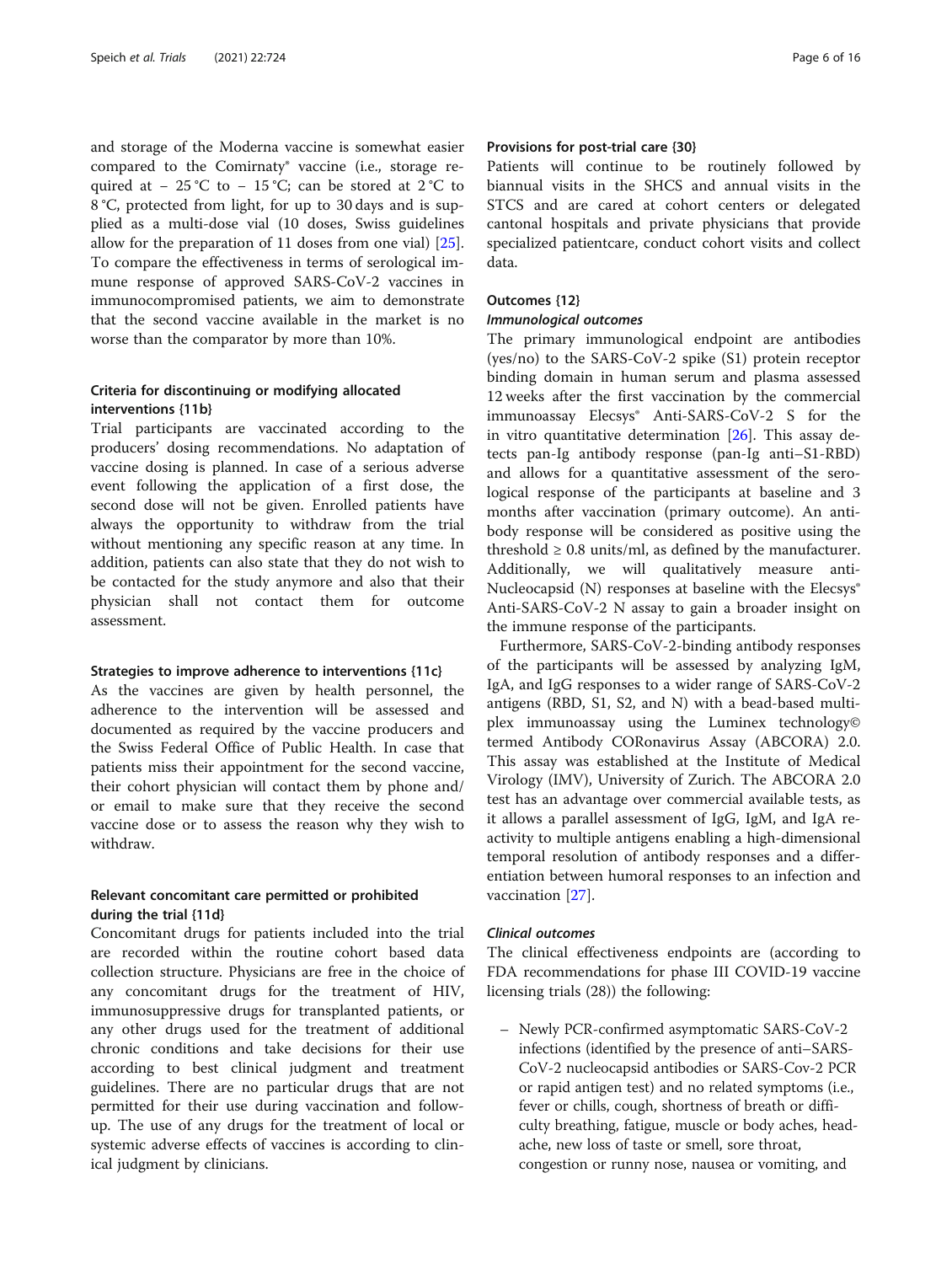diarrhea) at any time point within 48 weeks following randomization.

- Newly PCR-confirmed symptomatic SARS-CoV-2 infections with at least one of the following symptoms (i.e., fever or chills, cough, shortness of breath or difficulty breathing, fatigue, muscle or body aches, headache, new loss of taste or smell, sore throat, congestion or runny nose, nausea or vomiting, and diarrhea) at any time point within 48 weeks following randomization.
- Severe SARS-CoV-2 infections with respiratory failure, evidence of shock (as diagnosed by a treating physician), clinically significant acute renal, hepatic, or neurologic dysfunction; admission to an intensive care unit; and death at any time point within 48 weeks following randomization.
- COVID-19 burden of diseases (BOD), a composite of the above endpoints. The BOD will be scored as by using 0 for no SARS-CoV-2, 1 for non-severe SARS-CoV-2, and 2 for severe SARS-CoV-2 [\[28\]](#page-14-0).

An additional clinical effectiveness endpoint is patientreported asymptomatic or symptomatic infections of household members.

All clinical outcomes will be measured in the trial database during a follow-up period of 48 weeks after randomization and vaccination. Patients will be further followed in the frame of the already existing cohort studies (i.e., STCS and SHCS).

#### Safety outcomes

Collection of solicited local and systemic adverse events will for feasibility reasons be reduced to:

- Any local symptom (redness or swelling or prolonged pain at injection site) limiting continuation of normal daily activities during the first 7 days after vaccination
- Any systemic symptom (fever, generalized muscle or joint pain) limiting continuation of normal daily activities during the first 7 days after vaccination
- Any vaccine related symptom leading to contacting a physician during the first 7 days after vaccination

#### Feasibility outcomes for the trial platform

• Duration of RCT set up (i.e., time from deciding which interventions will be tested until the first patient is randomized)

• Time of patient recruitment (i.e., from activation of first study site until (i) 40 patients and (ii) 380 patients are randomized)

• Patient consent rate (i.e., proportion of patients giving informed consent out of approached eligible patients)

• Proportion of missing data for all baseline variables from routinely collected cohort data

• Proportion of missing data for all clinical outcomes from routinely collected cohort data and outcome data that is collected in the trial platform (clinical outcomes are listed above)

#### Participant timeline {13}

The participant timeline is presented in the study schedule (Table [1](#page-7-0)).

# Eligibility (and eventual enrollment randomization)

Visit 1; day −90 to 0: All patients from the two cohorts (i.e., SHCS and STCS) will prospectively be assessed for eligibility based on the cohort study based trial platform. Eligible patients will be either contacted ahead by cohort centers and informed about the trial and availability of vaccines or directly informed during in between visits or cohort study visits. Based on the patients preferences, they will have the option to start participating in the study (i.e., sign consent form, be randomized and receive allocated treatment intervention) during the same visit or at a separate outpatient visit (see also "Study schedule").

#### Enrollment and randomization

Visit 2; day 0: The patient will return the signed consent form which will also be signed by the treating physician. The patient will then be randomized by the treating physician and receive the study medication (applied by treating physician or delegated personnel). In addition, they will provide a blood sample for the baseline of the immunological outcomes. For patients who were already enrolled and randomized during visit 1, visit 2 will be skipped (see also "Study schedule"). For women in childbearing age, it is required to make sure that they are not pregnant (i.e., conduct a pregnancy test) before they get vaccinated and a contraception is required for 12 weeks after the first vaccination dose.

#### Post randomization, week 4

Patients will receive the second vaccination dose.

#### Post randomization, week 12

Patients will be asked 3 questions relating to potential effects or side effects of the vaccination during the first week following each vaccination dose. Occurrence of asymptomatic or symptomatic SARS-CoV-2 infection, serious SARS-CoV-2 infection, and hospitalization for any reason will be investigated; the dates of events will be requested and entered into the trial data collection form. A blood sample will be taken to assess the immunological outcomes. All routine data and blood samples following protocols of the SHCS and STCS will be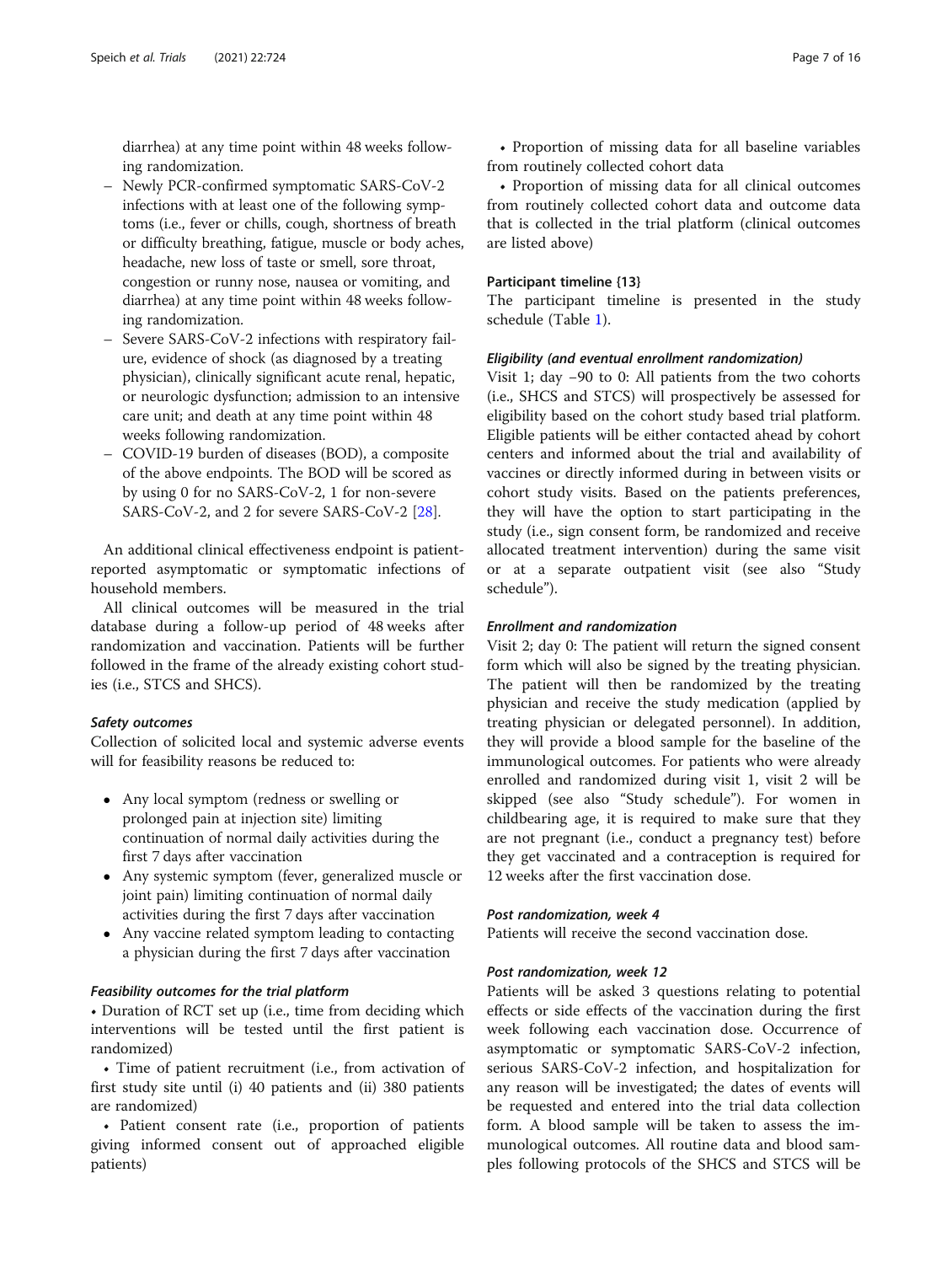#### <span id="page-7-0"></span>Table 1 Study schedule

|                                                                                                                          | Eligibility<br>Approximately Day 0<br>12 weeks | Enrollment,<br>randomization and<br>vaccination |           | Post-randomization      |           |                                                                                                     |
|--------------------------------------------------------------------------------------------------------------------------|------------------------------------------------|-------------------------------------------------|-----------|-------------------------|-----------|-----------------------------------------------------------------------------------------------------|
| Time point                                                                                                               |                                                |                                                 |           | Week 4 Week 12          | Week 48   | Continuous follow-up<br>$(\pm 7 \text{ days})$ $(\pm 7 \text{ days})$ in the frame of the<br>cohort |
| Enrollment:                                                                                                              |                                                |                                                 |           |                         |           |                                                                                                     |
| Eligibility screen <sup>a</sup>                                                                                          | $X^a$                                          |                                                 |           |                         |           |                                                                                                     |
| Eligibility assessment                                                                                                   | $\times$                                       |                                                 |           |                         |           |                                                                                                     |
| Informed consent                                                                                                         |                                                | $X^a$                                           |           |                         |           |                                                                                                     |
| Allocation                                                                                                               |                                                | $X^b$                                           |           |                         |           |                                                                                                     |
| Interventions:                                                                                                           |                                                |                                                 |           |                         |           |                                                                                                     |
| Intervention COVID-19 mRNA Vaccine Moderna®                                                                              |                                                | Χ                                               | Χ         |                         |           |                                                                                                     |
| Control Comirnaty® (Pfizer/BioNTech vaccine)                                                                             |                                                | X                                               | Χ         |                         |           |                                                                                                     |
| Assessments:                                                                                                             |                                                |                                                 |           |                         |           |                                                                                                     |
| Baseline variables (will be exported from routine<br>cohort data)Baseline blood sample                                   | X                                              |                                                 |           |                         |           |                                                                                                     |
| IgG neutralizing antibodies post randomization<br>but prior to vaccination                                               |                                                | X                                               |           |                         |           |                                                                                                     |
| Clinical outcomes:                                                                                                       | $X^e$                                          | $X^e$                                           |           |                         |           |                                                                                                     |
| - Immune response IgG neutralizing antibodies                                                                            |                                                | Χ                                               |           | $\mathsf{x}^\mathsf{c}$ |           |                                                                                                     |
| - Newly confirmed asymptomatic SARS-CoV-2<br>infection                                                                   |                                                |                                                 |           | $x^c$                   | $x^{c,d}$ | $x^d$                                                                                               |
| -Newly confirmed symptomatic SARS-CoV-2<br>infection                                                                     |                                                |                                                 |           | $x^c$                   | $x^{c,d}$ | $x^d$                                                                                               |
| - Severe COVID-19 infection with respiratory<br>failure, evidence of shock, organ failure,<br>admission to ICU, or death |                                                |                                                 |           | $\mathsf{x}^\mathsf{c}$ | $x^{c,d}$ | $x^d$                                                                                               |
| - Adverse events from vaccines                                                                                           |                                                |                                                 |           | $x^c$                   |           |                                                                                                     |
| -Serious adverse events                                                                                                  |                                                |                                                 | $x^{c,d}$ | $\mathsf{x}^\mathsf{c}$ | $x^{c,d}$ | $x^d$                                                                                               |
| - PCR confirmed symptomatic infections of<br>household members                                                           |                                                |                                                 |           | $\mathsf{x}^\mathsf{c}$ | $x^{c.d}$ | $x^d$                                                                                               |

<sup>a</sup>Continuous assessment and selection from routinely collected cohort data

**E**nrollment and concealed allocation of patients with informed consent will be performed during the same visit when the study is explained to the patient or, if preferred, during a separate arranged study visit. Not all study centers will have both vaccines available at each vaccination day. This probably requires us to randomize some patients as soon as they give consent to a specific vaccination day on which their allocated vaccination will be applied some days before applying the vaccine

<sup>c</sup>Assessed in separate data entry form for the trial

dAssessed by routine data collection from cohort data base

e<br>Baseline blood samples will be taken from previous cohort visits (no longer than 6 months) or during cohort and randomization visits at day 0

collected as usual and entered into the respective cohort database. A blood sample will be taken for investigating post-vaccination immune status at week 12 in all patients.

#### Post randomization, week 48

Occurrence of asymptomatic or symptomatic SARS-CoV-2 infection, serious SARS-CoV-2 infection, and hospitalization for any reason will be investigated; the dates of events will be requested and entered into the trial data collection form. All routine data and blood samples following protocols of the SHCS and STCS will be collected as usual and electronically forwarded to the respective cohort databases.

#### Sample size {14}

Phase 1 to phase 3 trials of COVID-19 mRNA Vaccine Moderna® and Comirnaty® (Pfizer/BioNTech) report immunological response titers that are not comparable due to the different assays that were used. Moderna uses an in-house developed ELISA assay, while Pfizer/BioNTech uses an in-house developed Luminex assay. Currently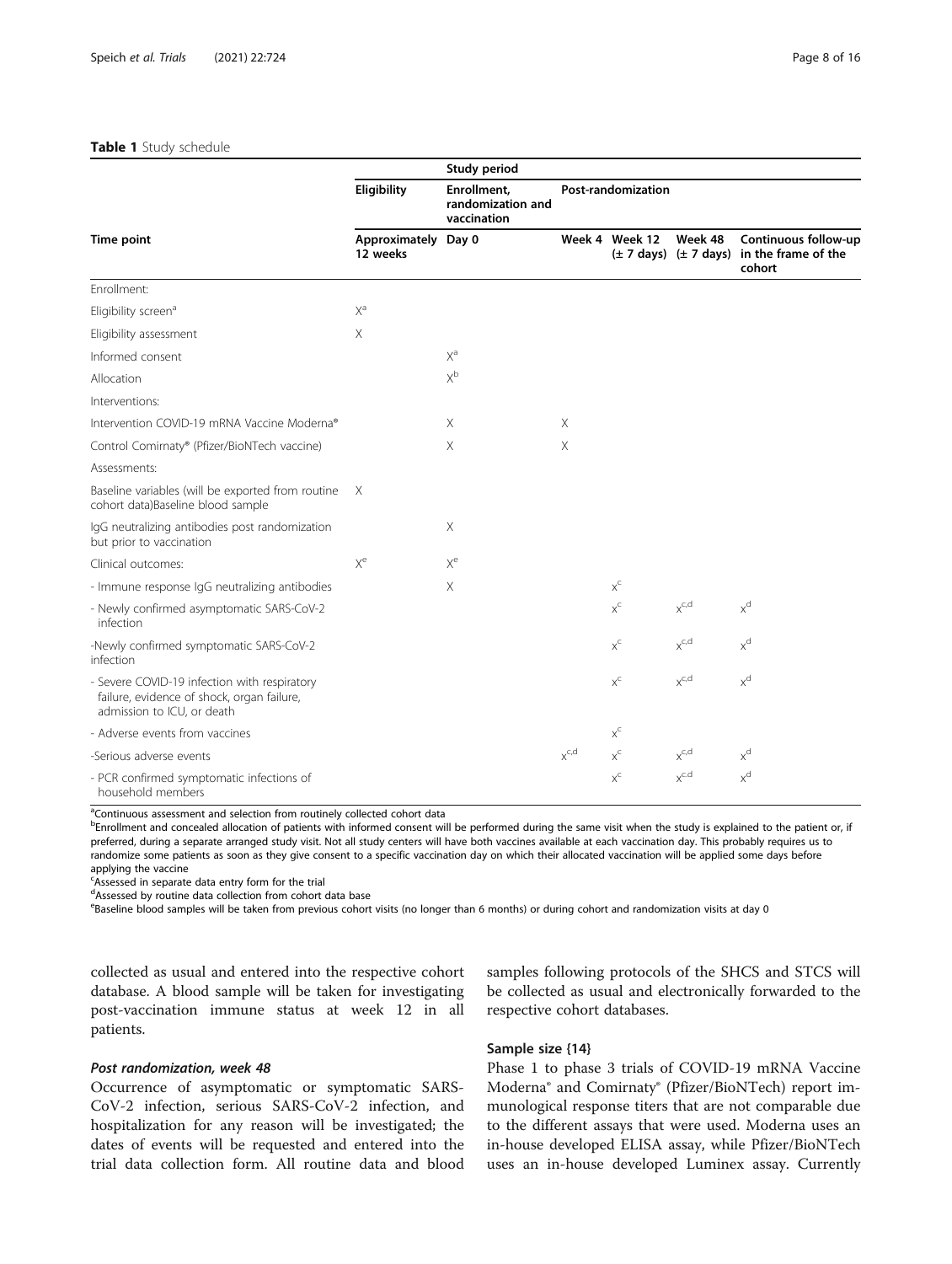available results show that titers are high at 4 weeks post vaccination and the proportion of patients that is reactive to vaccination is close to 100% [[29,](#page-14-0) [30\]](#page-14-0). However, no data is available for an immunocompromised population such as this study population. By assuming vaccine reactivity of 90% in both vaccine groups, we power our non-inferiority trial so that a 95% two-sided confidence interval excludes a difference in favor of the reference group of more than 10%. A sample size of 380 (190 in each treatment arm) is required for a statistical power of 90% and a type I error of 0.025. Sample size was calculated using the "ssc\_propcomp" function of the R statistical software package "SampleSize4ClinicalTrials" [\[31\]](#page-14-0).

#### Recruitment {15}

Specific eligibility criteria can be defined and implemented by the trial platform data base which is based on all clinical and laboratory cohort data and managed by the cohort data centers. Both cohorts have developed a clinical information system that summarizes all relevant clinical and laboratory information for patients and widely serves as a clinical management and decision support system. This system allows to flag all eligible patients by center and center physician and to make this information available for the pilot trial in the clinical information and data entry system. Thus, trial eligibility information will appear on the online cohort data entry form which is used by all participating cohort centers and physicians for data entry during cohort visits. When an eligible patient is coming to a planned cohort visit or in between consultations the treating physician will recognize the patient as eligible when opening the patient specific data entry form and initiate the recruitment process. In case of logistic needs, patients may also be actively contacted, informed, and invited to participate in the trial. This is in line with the priority list established by the Swiss Federal Office of Public Health for vaccination of high risk patients for COVID-19 infection [\[22](#page-14-0)]. The eligibility checks, consent process, and randomization will be embedded into existing regular cohort or scheduled in between visits and done in a separated Good Clinical Practice conform clinical trials data collection system that is linked to both cohorts. The treating physician will explain the currently ongoing study to eligible patients and inform them about potential risks and benefits. Both cohorts (i.e., SHCS and STCS) have together approximately 15,000 patients under active follow-up. It will be key that the trial is started before the majority of these patients have received a SARS-CoV-2 vaccine outside of this trial. We believe that a target sample of 380 patients participants is feasible, which

represents 32 patients distributed across 7 participating centers

### Assignment of interventions: allocation Sequence generation {16a}

For randomization, treating physicians will use a link function in the clinical information and data entry form and be linked to the web-based platform trial data entry and randomization page. After rechecking all inclusion and exclusion criteria and after having the trial participation consent formed signed, patients will be assigned to study groups using minimization with a random element across a number of stratification factors to control for imbalance in each treatment arm (stratification factors study center, age group, sex and presence of comorbidities). Randomization will be done separately for the two cohorts (STCS, SHCS). In case a patient is included in both cohorts, he/she will be randomized within the cohort that the treating physician deems as most relevant for the current immunodeficiency. Patients not consenting to participate will be vaccinated according to clinicians' judgment and be followed within the cohorts. The trial platform will allow for adaptive randomization for future trials.

#### Concealment mechanism {16b}

The randomization will be implemented into Research Electronic Data Capture (REDCap). The REDCap platform offers an audit trail to maintain a record of initial entries.

#### Implementation {16c}

The allocation sequence will be implemented by the data management team of the two study cohorts and the trial statistician. Patients will be contacted by study physician and local investigators (or designated personnel) will assign patients to interventions.

#### Assignment of interventions: blinding Who will be blinded {17a}

As we plan to embed the pilot trial as good as possible into the clinical routine and within the cohort study infrastructure, we do not plan to blind treating physicians or patients. Further, also, outcome assessors will not be actively blinded. Laboratory personnel conducting immunological tests (primary outcome) will be blinded. Large part of the outcomes will be collected through routinely collected data. Analysis of immunological parameters will be blinded in regard to treatment groups. All the critical clinical endpoints of severe COVID-19, deaths, and serious adverse events will be adjudicated by an infectious disease physician blinded to vaccine allocation.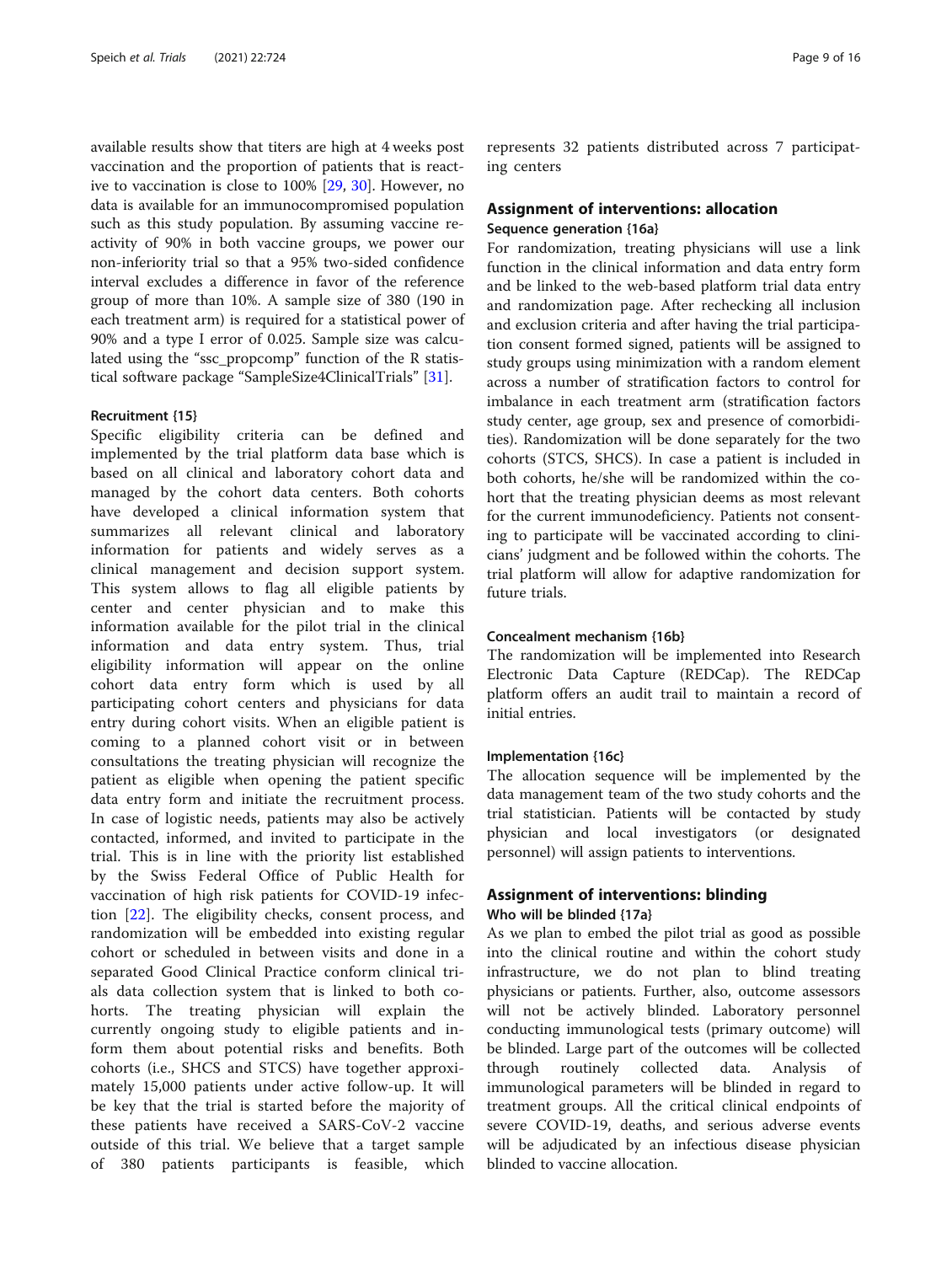Procedure for unblinding if needed {17b} Not applicable as the study has an open design.

#### Data collection and management

Plans for assessment and collection of outcomes {18a} Assessment of outcomes

Assessment of immunological outcomes We will assess pan-IgG anti S (RBD) (quantitative) and anti-N antibodies (qualitative) with the commercial Elecsys® Anti-SARS-CoV-2 tests at baseline and at 12 weeks following randomization and vaccination (primary immunological endpoint).

We will assess SARS-CoV-2-binding antibody responses of the participants by analyzing the IgM, IgA, and IgG responses to a wider range of SARS-CoV-2 proteins (S1, S2, RBD and N using a newly developed assay Antibody CORonavirus Assay (ABCORA) 2.0 [[27\]](#page-14-0) established at the Institute of Medical Virology (IMV), University of Zurich (secondary immunological endpoint). The ABCORA 2.0 test allows for a parallel assessment of IgG, IgM, and IgA reactivity to multiple antigens enabling a high-dimensional temporal resolution of antibody responses and a dissection between humoral responses to an infection and vaccination. ABCORA2.0 antibody test has proven to be more sensitive than the Elecsys® Anti-SARS-CoV-2 S antibody test [[27\]](#page-14-0).

Patients will be invited to see their treating physician 12 weeks after randomization (see participant timeline). During baseline and follow-up visits, a blood sample will be taken (EDTA (ethylenediaminetetraacetic acid) blood (2 × 7.5 ml)) and assessed for the above listed antibodies using the following methods: (i) 1 ml for Elecsys® Anti-SARS-CoV-2 N and S tests (performed locally at each laboratory) and (ii) 2 ml EDTA Plasma for ABCORA 2.0 test (performed at IMV, University of Zurich).

EDTA blood should be processed within 24 h, and EDTA plasma should be stored at − 20 °C. For ABCORA 2.0 antibody measurements, plasma samples will be collected at each center and a collective shipment will be sent after baseline and at 12 weeks after randomization and vaccination to the IMV, University of Zurich. One sample will be stored according to SHCS and STCS protocols for later possible analyses at the centers of University Hospital Zurich.

Assessment of clinical endpoints Patients are informed to contact center physicians in case an asymptomatic or symptomatic SARS-Cov-2 infections was diagnosed outside the settings of participating cohort centers. Clinical endpoints will be assessed at 12 and 48 weeks, and during each cohort visits, that fall in between the trial specific visit dates.

- Newly PCR-confirmed asymptomatic SARS-CoV-2 infection (identified by the presence of anti– SARS-CoV-2 nucleocapsid antibodies, or PCR or rapid antigen test) and no related symptoms (i.e., fever or chills, cough, shortness of breath or difficulty breathing, fatigue, muscle or body aches, headache, new loss of taste or smell, sore throat, congestion or runny nose nausea or vomiting, and diarrhea) at any time during the 48 weeks of follow-up.
- Newly PCR-confirmed symptomatic SARS-CoV-2 infection with at least one of the following symptoms (i.e., fever or chills, cough, shortness of breath or difficulty breathing, fatigue, muscle or body aches, headache, new loss of taste or smell, sore throat, congestion or runny nose nausea or vomiting, and diarrhea) at any time during the 48 weeks of followup
- Severe SARS-CoV-2 infection with respiratory failure, evidence of shock (as diagnosed by a treating physician), clinically significant acute renal, hepatic, or neurologic dysfunction; admission to an intensive care unit; or death at any time during the 48 weeks of follow-up.
- COVID-19 burden of diseases (BOD), a composite of the above endpoints. The BID is will be scored as by using 0 for no SARS-CoV-2, 1 for non-severe SARS-CoV-2, and 2 for severe SARS-CoV-2.

During all visits at the trial centers (study specific at 12 and 48 weeks, as well as cohort visits), a PCR SARS-COV-2 test will only be conducted if the treating physician would also conduct such a test during clinical routine (e.g., exposure to infected individual or suggestive or unclear symptoms). PCR tests done in between independently will be recorded with dates and results. In case of a positive test result, physicians will check for symptoms and patients will be followed-up according to clinical routine and physicians' judgment.

The burden of diseases endpoint will be assessed by combining the before listed outcomes (i.e., no CSARS-CoV-2-infection, non-severe SARS-CoV-2 infection).

 Patient-reported asymptomatic or symptomatic infections of household members.

Patients will be asked at the 12-week and 48-week visit if a household member was diagnosed with COVID-19.

Assessment of safety outcomes All safety outcomes will be assessed during the 12-week visit. Patients will be asked if they had any local symptoms which limited their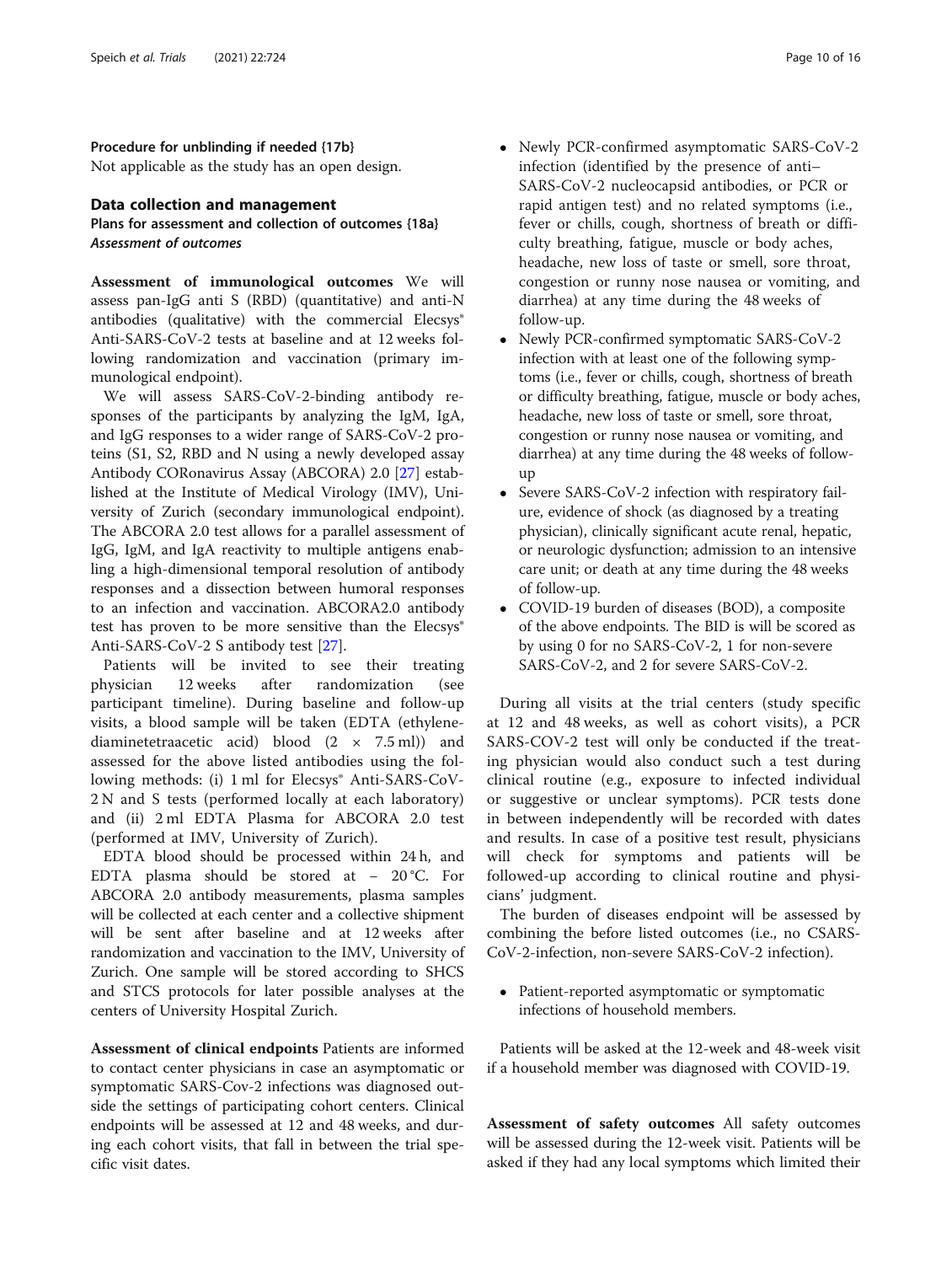daily activities during the first 7 days after each vaccination dose.

#### Plans to promote participant retention and complete follow-up {18b}

In case that patients miss their appointment for the second vaccine, their cohort physician will contact them by phone and/or email to make sure that they receive the second vaccine dose or to assess the reason why they wish to withdraw. Each participant will be informed that the participation in the study is voluntary and that he/ she may withdraw from the study at any time and that withdrawal of consent will not affect his/her subsequent medical assistance and treatment. If a patient withdraws from the trial or is lost to follow-up, the reason for drop-out will be reported in the corresponding electronic case report form (eCRF). If the patient withdraws from the cohort, a cohort specific stop follow-up form is in place.

#### Data management {19}

Study data will be captured via REDCap, based at the data center of the SHCS. The data collected is entered into the study eCRF. Baseline data available in the two participating cohorts (SHCS and STCS) is transferred directly from the cohorts into REDCap. The REDCap platform offers an audit trail to maintain a record of initial entries and any changes made, time and date of entry, and username of the person authorizing entry or change. The principal investigator at the study site will be responsible for assuring that the data entered into the eCRF is complete and accurate and that the entry and updates are performed in timely manner.

#### Confidentiality {27}

Direct access to source documents will be permitted for purposes of monitoring, audits, and inspections. Study data entered into the eCRF is only accessible by authorized persons. Once all data is entered into the REDCap platform and monitoring is completed, the database will be locked and closed for further data entry. The complete dataset is then exported and transferred to the study statistician as well as the principal investigator through a secure channel.

#### Plans for collection, laboratory evaluation, and storage of biological specimens for genetic or molecular analysis in this trial/future use {33}

Samples for the ABCORA2.0 and Elecsys® Anti-SARS-CoV-2 S and N tests will be locally stored at the University Hospital virology laboratories and will be shipped by two shipments for all samples collected at baseline after completion of recruitment and after completion of the 3 months follow-up in all patient for all samples collected at 3-month follow-up. Samples will be sent to the Institute of Medical Virology, University of Zurich, and will be evaluated centrally. Samples used for diagnostic purposes will be stored for 5 years.

#### Statistical methods

#### Statistical methods for primary and secondary outcomes {20a}

Patients will be analyzed according to their allocated randomization group (intention to treat {ITT}). The pilot trial will inform us on the amount of missing variables. Immunological outcomes at baseline and 12 week follow-up will be reported as frequency and percentage of positive serologic immune response for both vaccine arms. The primary objective is to assess the non-inferiority of the second licensed vaccine versus the first licensed vaccine in regards to the presence of pan-IgG antibody, as measured by the Elecsys® Anti-SARS-CoV-2 S immunoassay. Difference in primary outcome among the two vaccine arms will be assessed by a twosided 95% confidence interval, showing a credible range for the true difference between the second licensed vaccine and the first licensed vaccine. Non-inferiority will be established at the 2.5% significance level, if the lower limit of a 95% two-sided Wald confidence interval for the difference (second licensed–first licensed) is above -10%, where 10% is the pre-defined non-inferiority margin. In a sensitivity analysis, the primary outcome will be assessed, excluding patients that had already of pan-IgG antibody at baseline (threshold  $\geq 0.8$  units/ml).

A secondary analysis will assess the non-inferiority of the second licensed vaccine versus the first licensed vaccine in regard to the presence of IgM, IgA, and IgG as measured by the ABCORA 2.0 assay.

Clinical outcomes related to COVID-19 infection at 48 weeks and patient-reported COVID-19 infection of household members will be reported as frequency with percentage for the different treatment arms.

#### Interim analyses {21b}

No interim analysis will be done.

#### Methods for additional analyses (e.g., subgroup analyses) {20b}

We will report frequency and percentage of positive serological immune response for both vaccine arms among different pre-specified subgroups of patients most prone to complicated infections with SARS-CoV-2.These are for HIV-positive individuals, patients with less than 200 CD4cell/μL, unsuppressed HI viral load, male gender, age group 60 to 69, 70 older, and history of cardiovascular diseases or present metabolic syndrome, and for transplanted individuals, intense (triple or quadruple immunosuppressive regimen) versus less intense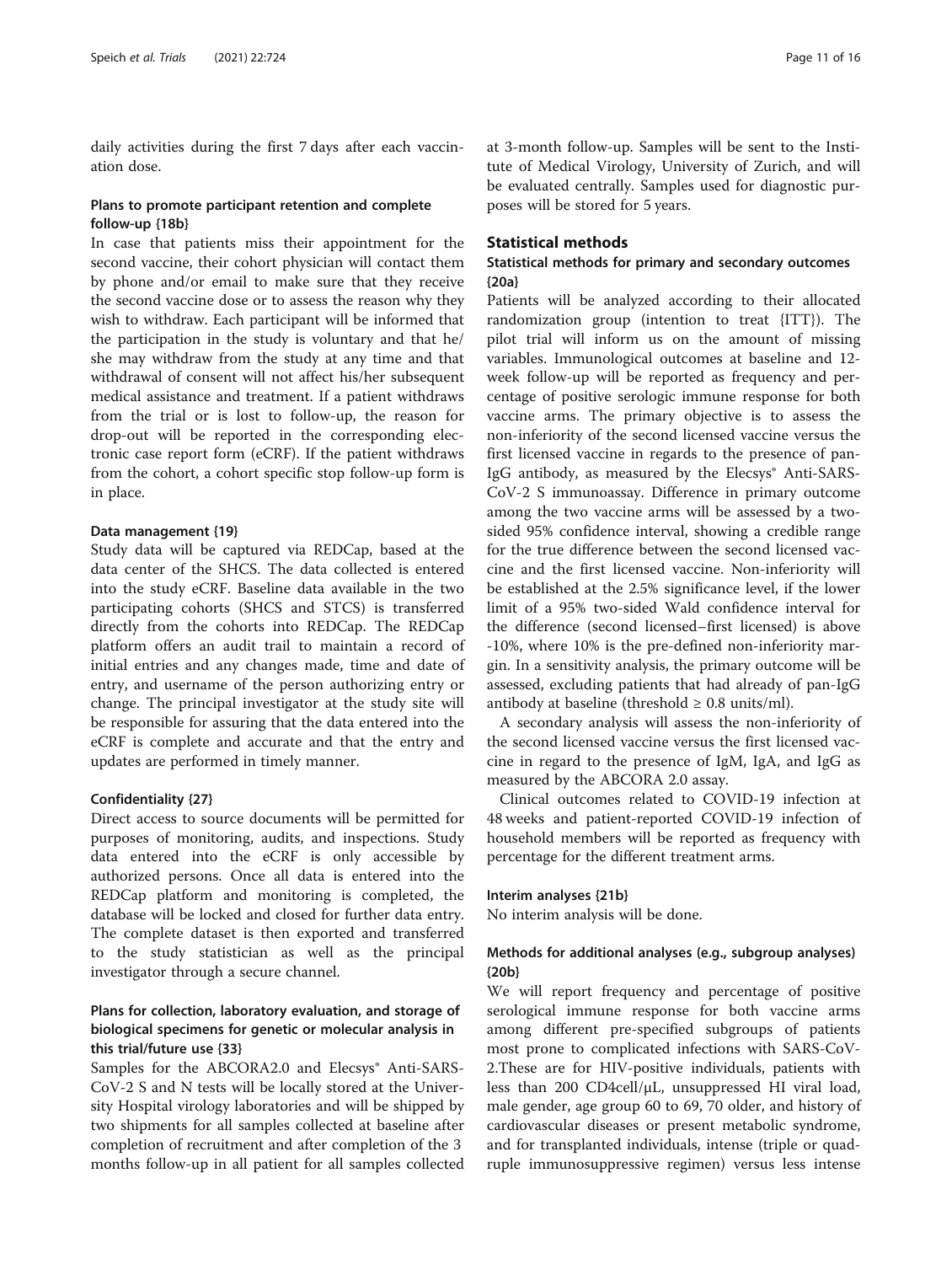immunosuppressive therapy (dual immunosuppressive regimen), male gender, age group 60 to 69, 70 older, and history of cardiovascular diseases or presence of metabolic syndrome. Furthermore, we will analyze the data separately for the cohort studies and the transplanted organs.

#### Methods in analysis to handle protocol non-adherence and any statistical methods to handle missing data {20c}

We will report the number of drop-outs and reasons for drop-outs for each treatment arm separately. Reasons for drop-outs will be carefully explored for a deeper understanding of the drop-outs. In this pilot study, patients with missing outcomes will be dropped from the clinical outcome assessments. Patient characteristics of the dropped population will be compared to patient characteristics of the trial participants that have an outcome to avoid further bias.

# Plans to give access to the full protocol, participant leveldata, and statistical code {31c}

The study protocols (master and sub-protocol) as approved by the ethical committee are publicly available (<https://clinicaltrials.gov/ct2/show/NCT04805125>). Since data is collected in the frame of the cohort studies (SHCS and STCS), the data sharing rules of these cohorts apply. Access to cohort data can be provided after a respective proposal is submitted to the corresponding scientific boards (see full protocols for more information; <https://clinicaltrials.gov/ct2/show/NCT04805125>). The statistical code will be made available.

#### Oversight and monitoring

#### Composition of the coordinating center and trial steering committee {5d}

The core group of this trial will have a weekly meeting to discuss day-to-day questions regarding the planning and conduct of the trial. In addition, a weekly meeting with the data management team is held, to resolve open questions. The principle investigator and the trial manager are in regular exchange with the local investigators to resolve queries and questions.

Data monitoring will be exclusively done centrally within the infrastructure and processes established by each cohort. Weekly check-up of data entries into the clinical trial platform is done by the central data manager and the trial biostatistician. The following central data monitoring steps are planned.

Patient recruitment will be centrally controlled and compared with the total number of eligible patients per center and cohort and the number of patients enrolled.

#### Selection bias

Baseline characteristics of patients included into the trial and those vaccinated outside the trial can be compared to check whether the trial population is representative in respect to the cohort population.

#### Trial inclusion

The responsible biostatistician/data manager will regularly check whether no patients violating an inclusion/exclusion criteria is recruited into the trial.

#### Population description

The responsible biostatistician/data manager will check whether according to the baseline cohort data used for the pilot trial is complete and no data is missing (see also feasibility endpoints).

#### Intervention

For each patient included into the trial, local data managers and the central data managers will check whether patients received the same first and booster vaccines within the 4 week period. Co-medication will be recorded within the cohort data base infrastructure.

#### Primary endpoint

Site responsible investigators will regularly check that all samples are taken and stored at the site laboratories and shipped to the central laboratory. The trial data manager/biostatistician will control that all samples results are adequately entered into the trial platform data base.

#### Secondary endpoints

Local and central cohort data managers will regularly check that all secondary endpoints are completely entered into the trial platform and into cohort data base.

On-site monitoring visits are possible according to Good Clinical Practice, in case larger quality breaches are identified during the central data monitoring.

# Composition of the data monitoring committee, its role and reporting structure {21a}

An independent data safety monitoring board (IDSMB) has been established (see original master protocol; available here: [https://clinicaltrials.gov/ct2/show/NCT04](https://clinicaltrials.gov/ct2/show/NCT04805125) [805125](https://clinicaltrials.gov/ct2/show/NCT04805125)) which will be advisory to the Trial Committee that constitutes of the PI and the co-investigators. The IDSMB will be regularly informed about any safety aspects and on serious adverse events from vaccinations from the first sub-study protocol, and it will provide the primary investigator and the co-investigators with recommendations about the further conduct of the trial.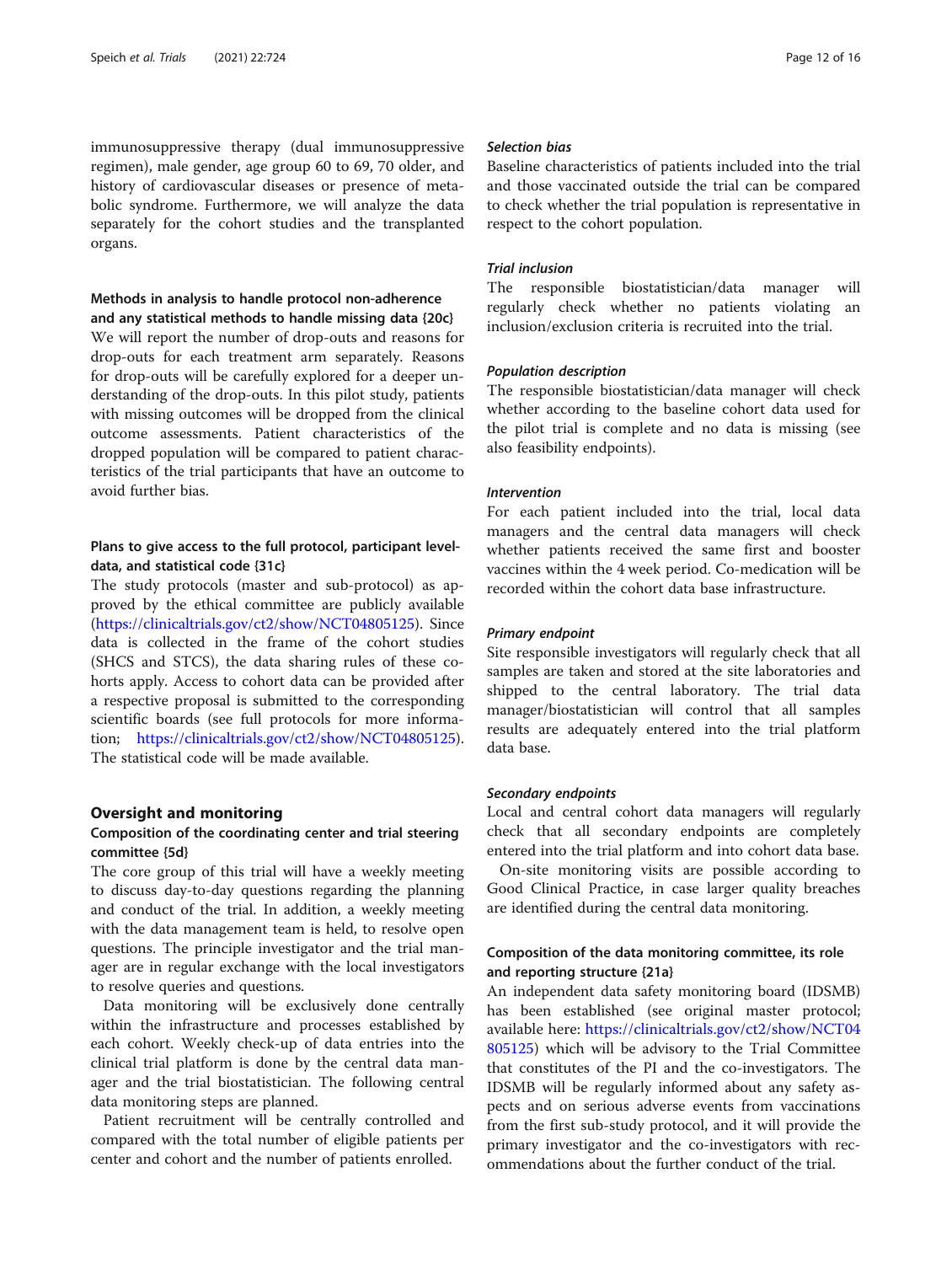#### Adverse event reporting and harms {22}

For reporting of serious adverse events, we will adhere to the ICH E2A guidelines [\[32](#page-14-0)] and define a serious adverse event (experience) or reaction "as any untoward medical occurrence that at any dose results in death, is life-threatening, requires inpatient hospitalization or prolongation of existing hospitalization, results in persistent or significant disability/incapacity, or is a congenital anomaly/birth defect." Exemptions will be SARS-CoV-2-related deaths or SARS-CoV-2-related hospitalizations, which are among the assessed clinical outcomes. The term "life-threatening" in the definition of "serious" refers to an event in which the patient was at risk of death at the time of the event; it does not refer to an event which hypothetically might have caused death if it were more severe. Any serious adverse events and suspected unexpected serious adverse events must be reported within 7 days to the sponsor-investigator. The sponsor-investigator will assess the adverse event and report to all local investigators as well as to the corresponding ethical committee (for more information, see originally approved master and sub-protocol; available here: <https://clinicaltrials.gov/ct2/show/NCT04805125>).

#### Frequency and plans for auditing trial conduct {23}

The study documentation and the source data/ documents are accessible to auditors/inspectors and questions are answered during inspections. All involved parties must keep the patient data strictly confidential. Both cohorts have an annual local inspection at each center in place with random charts checks for consistency of all data entries.

## Plans for communicating important protocol amendments to relevant parties (e.g., trial participants, ethical committees) {25}

Substantial amendments are only implemented after being discussed among the study investigators and after approval of the Competent Ethics Committee (CEC). The start or closure of a sub-study will be added to the master-protocol as an amendment and are reported to the CEC. Under emergency circumstances, deviations from the protocol to protect the rights, safety, and wellbeing of human subjects may proceed without prior approval of the sponsor and the CEC. Such deviations shall be documented and reported to the sponsor and the CEC as soon as possible. All minor amendments that have no direct effect on the study conduct and are of primarily administrative nature will be recorded. These changes will be reported to the CEC on the Principal Investigator discretion. All changes will be documented in the final results publication of the pilot study.

#### Dissemination plans {31a}

All trials that are set-up within the trial platform and results from sub-studies will be published (also negative results or if a trial has to be discontinued) open access in peer-reviewed journal publications. The original approved trial protocols (master protocol and subsequent sub-protocols) will be made publicly available on clinical trial registration sites or on Open Science Framework. Authorship to publications will be granted according to the rules of the International Committee of Medical Journal Editors (ICMJE).

#### **Discussion**

The set-up of a well-planned RCT is time intensive and requires large resources that are scarce in the nonindustry setting [\[33](#page-14-0)–[36\]](#page-15-0). Smarter ways to conduct RCTs should be available so that we are able to answer the most urgent clinical questions within RCTs. Platform trials have an efficient study design and can solve some of the problems connected to traditional RCTs. In contrast to commonly used RCTs, where a separate infrastructure is set up for each RCT, trial platforms allow to address multiple research questions in one administrative trial structure  $[6]$  $[6]$ . For example, the RECOVERY (Randomized Evaluation of COVID-19 Therapy) platform has constantly added and assessed new promising interventions to treat COVID-19 and has published results on three interventions (i.e., dexamethasone, hydroxychloroquine, and ritonavir boosted lopinavir) within less than 12 months after the SARS-CoV-2 pandemic outbreak [\[37](#page-15-0)]. With the COVERALL study, we plan to implement a platform trial which takes advantage of the excellent data infrastructure of two cohorts of immune compromised hosts for investigating vaccine efficacy against SARS-COV-2 in very vulnerable patient populations in the Swiss setting (i.e., assessing all the processes needed to implement a platform study, e.g., how to receive ethical approval) and to evaluate the functionality of the platform trial within a pilot study. We believe that the trial platform will have the following advantages: (i) identifying potential participants through effective prescreening; (ii) provide an efficient data entry system which takes advantage of already available data (baseline data available in the two participating cohorts (SHCS and STCS) will be transferred directly from the cohorts into REDCap); and (iii) follow-up, sampling, and biobanking will be facilitated by existing infrastructure.

The planned study will compare the efficacy of the two first in Switzerland approved SARS-CoV-2 vaccines in immunosuppressed patients (i.e., patients from the SHCS and the STCS). A practical issue that we will face is that not all study centers will have both vaccines available on each vaccination day. This probably requires us to randomize some patients as soon as they give consent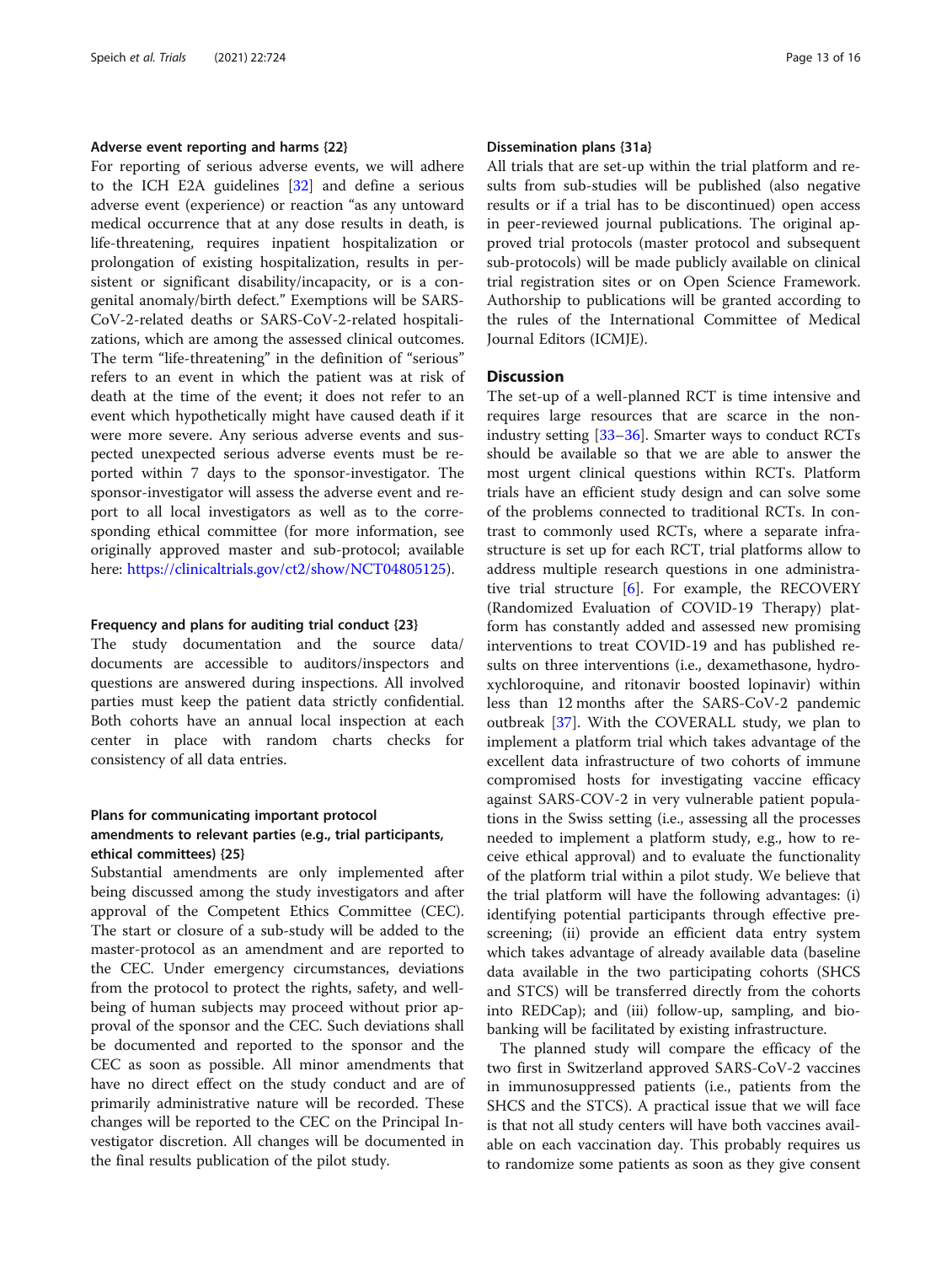to a specific vaccination day on which their allocated vaccination will be applied. In theory, this could cause that some patients will miss their intervention. However, due to the close contact to the patients through the cohorts, we know that patients are highly motivated to receive the vaccines and we are confident that the proportion of missed first doses will be minimal.

A further limitation of this study is that a recently published research letter (i.e., after ethical approval of this study) revealed a low immune response was found in solid organ transplant patients after receiving a mRNA SARS-CoV-2 vaccine [\[38](#page-15-0)]. The results indicate that the assumptions in our sample size calculation (i.e., assuming vaccine reactivity of 90% in both vaccine groups) were probably too optimistic. Nevertheless, we are convinced that providing additional data in this vulnerable population will be crucial to assess if further actions (e.g., a third vaccine booster) are required.

By assessing immunological response with the multiparameter SARS-CoV-2 seroprofiling test, termed ABCORA 2.0, we will be able to simultaneously record antibody responses to a range of SARS-CoV-2 antigens and different Ig classes in a single assessment. This highly accurate test not only yields a detailed picture on the SARS-CoV-2 serology status but also allows for distinguishing between antibody responses to natural infection and immunity post vaccination. Moreover, computational modeling allows predicting plasma neutralization capacity from ABCORA seroprofiling results, obviating the need to conduct labor-intensive neutralization tests in this large-scale study.

The study will provide important data concerning the immune response after a SARS-CoV-2 vaccination in immunosuppressed patients, a patient population that was not, or only to a very limited extent, considered in the approval studies [[15,](#page-14-0) [24\]](#page-14-0).

#### Trial status

The trial received provisional approval from the ethical committee Nordwest- and Zentraschweiz, Switzerland (2021-000593), on 01 April 2021 and final approval on 19 April 2021. The first patient was vaccinated in this study on 19 April 2021. This manuscript was submitted to the journal Trials on 17 May 2021; on this date, a total of 371 patients were randomized and received the first vaccine, and none of the patients received the second vaccine. We assume that the primary endpoint will be collected for all patients by end of August 2021.

#### Abbreviations

BOD: Burden of disease; CEC: Competent ethics committee; COVID: Corona virus diseases; CRF: Case report form; eCRF: Electronic case report form; EDTA blood: Ethylenediaminetetraacetic acid blood; FDA: Food and drug administration; HIV: Human immunodeficiency virus; IMV: Institute of medical virology; ITT: Intention to treat; PCR: Polymerase chain reaction; SARS-CoV-

2: Severe acute respiratory syndrome coronavirus 2; SHCS: Swiss HIV Cohort Study; STCS: Swiss Tansplant Cohort Study

#### Acknowledgements

We are grateful for the fast assessment of our study protocols through the ethical committee Nordwest- and Zentralschweiz, Switzerland. We thank the data centers of the SHCS and the STCS for their invaluable support.

#### Authors' contributions {31b}

HCB, BS, FC, NJM, HFG, AR, LGH, MB, PA, BH, MPS, ALE, MMS, OM, MC, TM, MT, MD, and MTK designed the study. KK and DS were responsible for preparing the data platform. FC conducted the sample size calculation and prepared the analysis plan. IAA, AT, and HHH are responsible for the logistics in regard to biological samples and conducting the laboratory tests. BS wrote the first draft of the original master protocol. HCB wrote the first draft of the original sub-protocol. BS wrote and compiled the first draft of the protocol for submission to the journal Trials. All authors read and approved the final version of all protocol versions.

#### Funding {4}

This study receives financial support from the Swiss National Science Foundation (grant # 31CA30\_196245). The Swiss HIV Cohort Study (SHCS) and the Swiss Transplant Cohort Study (STCS) are funded by the Swiss National Science Foundation (grant #177499 and grant 33CS30\_177522), respectively. Benjamin Speich is supported by an Advanced Postdoc.Mobility grant (P300PB\_177933) and a return grant (P4P4PM\_194496) from the Swiss National Science Foundation. Roche provides the antibody tests free of charge. The funders have no role in designing, conducting, analyzing, and publishing trial results.

#### Availability of data and materials {29}

All local investigators have full access to the databases of the SHCS and STCS and provided with regular data updates by the cohort data centers. The trial platform infrastructure will be open to all investigators to be used for additional studies. Data from the first sub-study protocol will be available to local investigators following completion and publication of the main-results from the trial.

#### **Declarations**

#### Ethics approval and consent to participate {24}

The trial received provisional approval from the ethical committee Nordwestand Zentralschweiz, Switzerland (2021-000593), on 01 April 2021 and final approval on 19 April 2021.

#### Consent for publication {32}

The English version of our consent template is available in the appendix (see Supplementary file 1)

#### Competing interests {28}

The authors declare that they have no competing interests.

#### Author details

<sup>1</sup>Department of Clinical Research, Basel Institute for Clinical Epidemiology and Biostatistics, University Hospital Basel, University of Basel, Basel, Switzerland. <sup>2</sup>Nuffield Department of Orthopaedics, Centre for Statistics in Medicine, Rheumatology and Musculoskeletal Sciences, University of Oxford, Oxford, UK.<sup>3</sup>University of Zurich, Institute of Medical Virology, Zurich Switzerland. <sup>4</sup>Division of Infectious Diseases and Hospital Epidemiology University Hospital of Basel, University of Basel, Basel, Switzerland. <sup>5</sup>Clinic for Transplantation Immunology and Nephrology, University Hospital Basel, Basel, Switzerland. <sup>6</sup>Department of Infectious Diseases, Inselspital, Bern University Hospital, University of Bern, 3010 Bern, Switzerland. <sup>7</sup> Division of Infectious Diseases and Hospital Epidemiology, University Hospital Zurich, Zurich, Switzerland. <sup>8</sup> Division of Pulmonology, University Hospital Zurich, Zurich, Switzerland. <sup>9</sup>Nephrology Clinic, University Hospital Zurich, Zurich, Switzerland. <sup>10</sup>Clinic of Respiratory Medicine and Pulmonary Cell Research, University Hospital of Basel, Petersgraben 4, 4031 Basel, Switzerland. <sup>11</sup>Clinical Virology, Laboratory Medicine, University Hospital Basel, Basel, Switzerland. <sup>12</sup>Transplantation & Clinical Virology, Department Biomedicine, University Hospital Basel, Basel, Switzerland. <sup>13</sup>Infectious Diseases Service, Lausanne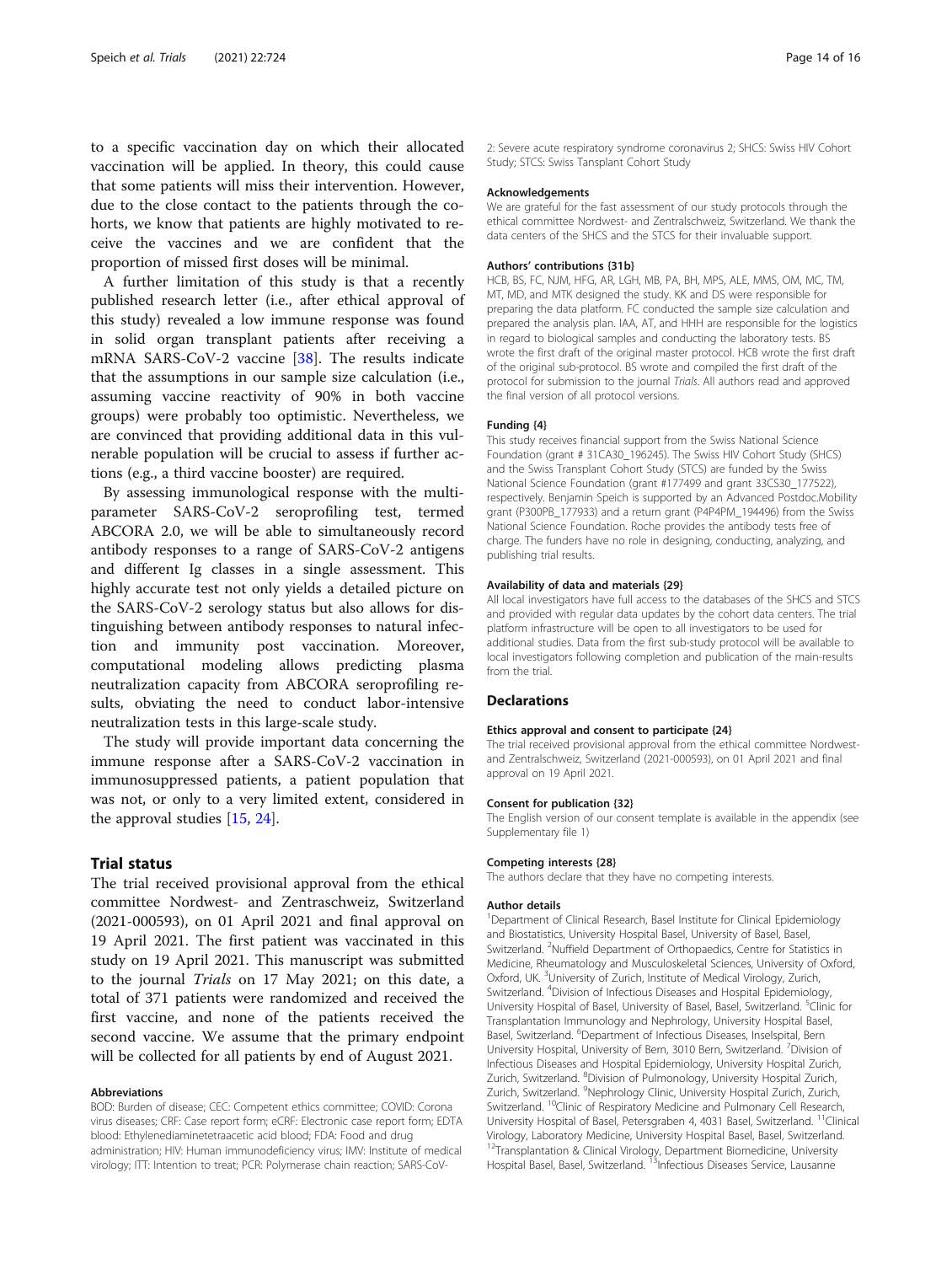<span id="page-14-0"></span>University Hospital and University of Lausanne, Lausanne, Switzerland. <sup>14</sup>Transplantation Center, Lausanne University Hospital and University of Lausanne, Lausanne, Switzerland. 15Meta-Research Innovation Center Berlin (METRICS-B), Berlin Institute of Health, Berlin, Germany. <sup>16</sup>Meta-Research Innovation Center at Stanford (METRICS), Stanford University, Stanford, CA, USA. 17Department of Health Research Methods, Evidence, and Impact, McMaster University, Hamilton, Canada.

#### Received: 19 May 2021 Accepted: 15 September 2021 Published online: 21 October 2021

#### References

- 1. World Health Organization: Pneumonia of unknown cause China. WHO. [https://www.who.int/csr/don/05-january-2020-pneumonia-of-unkown-cause](https://www.who.int/csr/don/05-january-2020-pneumonia-of-unkown-cause-china/en/)[china/en/](https://www.who.int/csr/don/05-january-2020-pneumonia-of-unkown-cause-china/en/) . Accessed 23 Aug 2020.
- Zhu RF, Gao YL, Robert SH, Gao JP, Yang SG, Zhu CT. Systematic review of the registered clinical trials for coronavirus disease 2019 (COVID-19). J Transl Med. 2020;18(1):274. <https://doi.org/10.1186/s12967-020-02442-5>.
- 3. Wang C, Horby PW, Hayden FG, Gao GF. A novel coronavirus outbreak of global health concern. Lancet. 2020;395(10223):470–3. [https://doi.org/10.101](https://doi.org/10.1016/S0140-6736(20)30185-9) [6/S0140-6736\(20\)30185-9](https://doi.org/10.1016/S0140-6736(20)30185-9).
- Hasse B, Ledergerber B, Furrer H, Battegay M, Hirschel B, Cavassini M, et al. Morbidity and aging in HIV-infected persons: the Swiss HIV cohort study. Clin Infect Dis. 2011;53(11):1130–9. [https://doi.org/10.1093/cid/cir626.](https://doi.org/10.1093/cid/cir626)
- 5. Berry SM, Connor JT, Lewis RJ. The platform trial: an efficient strategy for evaluating multiple treatments. JAMA. 2015;313(16):1619–20. [https://doi.](https://doi.org/10.1001/jama.2015.2316) [org/10.1001/jama.2015.2316](https://doi.org/10.1001/jama.2015.2316).
- 6. Normand ST. The RECOVERY platform. N Engl J Med. 2021;384:757–8. [https://doi.org/10.1056/NEJMe2025674.](https://doi.org/10.1056/NEJMe2025674)
- Parmar MK, Sydes MR, Cafferty FH, Choodari-Oskooei B, Langley RE, Brown L, et al. Testing many treatments within a single protocol over 10 years at MRC Clinical Trials Unit at UCL: Multi-arm, multi-stage platform, umbrella and basket protocols. Clin Trials. 2017;14(5):451–61. [https://doi.org/10.1177/1](https://doi.org/10.1177/1740774517725697) [740774517725697.](https://doi.org/10.1177/1740774517725697)
- 8. Sydes MR, Parmar MK, Mason MD, Clarke NW, Amos C, Anderson J, et al. Flexible trial design in practice - stopping arms for lack-of-benefit and adding research arms mid-trial in STAMPEDE: a multi-arm multi-stage randomized controlled trial. Trials. 2012;13(1):168. [https://doi.org/10.1186/1](https://doi.org/10.1186/1745-6215-13-168) [745-6215-13-168.](https://doi.org/10.1186/1745-6215-13-168)
- Angus DC, Berry S, Lewis RJ, Al-Beidh F, Arabi Y, van Bentum-Puijk W, et al. The REMAP-CAP (Randomized Embedded Multifactorial Adaptive Platform for Community-acquired Pneumonia) study. Rationale and Design. Ann Am Thorac Soc. 2020;17(7):879–91. [https://doi.org/10.1513/AnnalsATS.202003-1](https://doi.org/10.1513/AnnalsATS.202003-192SD) [92SD](https://doi.org/10.1513/AnnalsATS.202003-192SD).
- 10. Alexandra U Scherrer, Anna Traytel, Dominique L Braun, Alexandra Calmy, Manuel Battegay, Matthias Cavassini, Hansjakob Furrer, Patrick Schmid, Enos Bernasconi, Marcel Stoeckle, Christian Kahlert, Alexandra Trkola, Roger D Kouyos, Philip Tarr, Catia Marzolini, Gilles Wandeler, Jacques Fellay, Heiner Bucher, Sabine Yerly, Franziska Suter, Hans Hirsch, Michael Huber, Günter Dollenmaier, Matthieu Perreau, Gladys Martinetti, Andri Rauch, Huldrych F Günthard, the Swiss HIV Cohort Study (SHCS), Cohort Profile Update: The Swiss HIV Cohort Study (SHCS). Int J Epidemiol. 2021;dyab141, [https://doi.](https://doi.org/10.1093/ije/dyab141) [org/10.1093/ije/dyab141](https://doi.org/10.1093/ije/dyab141).
- 11. Swiss Transplant Cohort Study (STCS). [https://www.stcs.ch/about/study](https://www.stcs.ch/about/study-description)[description](https://www.stcs.ch/about/study-description) [accessed: 20 August 2021].
- 12. Saville BR, Berry SM. Efficiencies of platform clinical trials: a vision of the future. Clin Trials. 2016;13(3):358–66. [https://doi.org/10.1177/174077451562](https://doi.org/10.1177/1740774515626362) [6362](https://doi.org/10.1177/1740774515626362).
- 13. Swissmedic. Swissmedic erteilt die Zulassung für den COVID-19 Impfstoff von Moderna. [https://www.swissmedic.ch/swissmedic/de/home/news/](https://www.swissmedic.ch/swissmedic/de/home/news/coronavirus-covid-19/zulassung-covid-19-impfstoff-moderna.html) [coronavirus-covid-19/zulassung-covid-19-impfstoff-moderna.html](https://www.swissmedic.ch/swissmedic/de/home/news/coronavirus-covid-19/zulassung-covid-19-impfstoff-moderna.html) [accessed: 26 January 2021].
- 14. Swissmedic. Swissmedic erteilt Zulassung für den ersten COVID-19-Impfstoff in der Schweiz. [https://www.swissmedic.ch/swissmedic/de/home/news/](https://www.swissmedic.ch/swissmedic/de/home/news/coronavirus-covid-19/covid-19-impfstoff_erstzulassung.html) [coronavirus-covid-19/covid-19-impfstoff\\_erstzulassung.html](https://www.swissmedic.ch/swissmedic/de/home/news/coronavirus-covid-19/covid-19-impfstoff_erstzulassung.html) [accessed: 26 January 2021].
- 15. Polack FP, Thomas SJ, Kitchin N, Absalon J, Gurtman A, Lockhart S, et al. Safety and efficacy of the BNT162b2 mRNA COVID-19 Vaccine. N Engl J Med. 2020;383(27):2603–15. [https://doi.org/10.1056/NEJMoa2034](https://doi.org/10.1056/NEJMoa2034577) [577](https://doi.org/10.1056/NEJMoa2034577).
- 
- 16. Baden LR, El Sahly HM, Essink B, Kotloff K, Frey S, Novak R, et al. Efficacy and safety of the mRNA-1273 SARS-CoV-2 vaccine. N Engl J Med. 2021;384(5): 403–16. <https://doi.org/10.1056/NEJMoa2035389>.
- 17. Swissmedic. COVID-19 vaccine from Johnson & Johnson: Swissmedic approves the third vaccine against COVID-19. [https://www.swissmedic.ch/](https://www.swissmedic.ch/swissmedic/en/home/news/coronavirus-covid-19/dritten-impfstoff-gegen-covid-19-erkrankung.html) [swissmedic/en/home/news/coronavirus-covid-19/dritten-impfstoff-gegen](https://www.swissmedic.ch/swissmedic/en/home/news/coronavirus-covid-19/dritten-impfstoff-gegen-covid-19-erkrankung.html)[covid-19-erkrankung.html](https://www.swissmedic.ch/swissmedic/en/home/news/coronavirus-covid-19/dritten-impfstoff-gegen-covid-19-erkrankung.html) [accessed: 27 August 2021].
- 18. Federal Office of Public Health. Coronavirus: vaccination. [https://www.bag.a](https://www.bag.admin.ch/bag/en/home/krankheiten/ausbrueche-epidemien-pandemien/aktuelle-ausbrueche-epidemien/novel-cov/impfen.html#-739379966) [dmin.ch/bag/en/home/krankheiten/ausbrueche-epidemien-pandemien/a](https://www.bag.admin.ch/bag/en/home/krankheiten/ausbrueche-epidemien-pandemien/aktuelle-ausbrueche-epidemien/novel-cov/impfen.html#-739379966) [ktuelle-ausbrueche-epidemien/novel-cov/impfen.html#-739379966](https://www.bag.admin.ch/bag/en/home/krankheiten/ausbrueche-epidemien-pandemien/aktuelle-ausbrueche-epidemien/novel-cov/impfen.html#-739379966) [accessed: 26 January 2021].
- 19. Swissmedic. Swiss Public Assessment Report. [https://www.swissmedic.ch/da](https://www.swissmedic.ch/dam/swissmedic/de/dokumente/zulassung/swisspar/68225-comirnaty-01-swisspar-20210430.pdf.download.pdf/20210430_SwissPAR%20Comirnaty.pdf) [m/swissmedic/de/dokumente/zulassung/swisspar/68225-comirnaty-01](https://www.swissmedic.ch/dam/swissmedic/de/dokumente/zulassung/swisspar/68225-comirnaty-01-swisspar-20210430.pdf.download.pdf/20210430_SwissPAR%20Comirnaty.pdf) [swisspar-20210430.pdf.download.pdf/20210430\\_SwissPAR%20Comirnaty.pdf](https://www.swissmedic.ch/dam/swissmedic/de/dokumente/zulassung/swisspar/68225-comirnaty-01-swisspar-20210430.pdf.download.pdf/20210430_SwissPAR%20Comirnaty.pdf) [accessed: 26 August 2021].
- 20. Bundesamt für Gesundheit (BAG) und Eidgenössische Kommission für Impffragen (EKIF). Impfempfehlung für mRNA-Impfstoffe gegen COVID-19 (Stand 12.01.21). [https://www.bag.admin.ch/dam/bag/de/dokumente/mt/k](https://www.bag.admin.ch/dam/bag/de/dokumente/mt/k-und-i/aktuelle-ausbrueche-pandemien/2019-nCoV/impfempfehlung-covid-19.pdf.download.pdf/Covid-19-Impfempfehlung%20f%C3%BCr%20mRNA-Impfstoffe_120121.pdf)[und-i/aktuelle-ausbrueche-pandemien/2019-nCoV/impfempfehlung-covid-1](https://www.bag.admin.ch/dam/bag/de/dokumente/mt/k-und-i/aktuelle-ausbrueche-pandemien/2019-nCoV/impfempfehlung-covid-19.pdf.download.pdf/Covid-19-Impfempfehlung%20f%C3%BCr%20mRNA-Impfstoffe_120121.pdf) [9.pdf.download.pdf/Covid-19-Impfempfehlung%20f%C3%BCr%20mRNA-](https://www.bag.admin.ch/dam/bag/de/dokumente/mt/k-und-i/aktuelle-ausbrueche-pandemien/2019-nCoV/impfempfehlung-covid-19.pdf.download.pdf/Covid-19-Impfempfehlung%20f%C3%BCr%20mRNA-Impfstoffe_120121.pdf)[Impfstoffe\\_120121.pdf](https://www.bag.admin.ch/dam/bag/de/dokumente/mt/k-und-i/aktuelle-ausbrueche-pandemien/2019-nCoV/impfempfehlung-covid-19.pdf.download.pdf/Covid-19-Impfempfehlung%20f%C3%BCr%20mRNA-Impfstoffe_120121.pdf) [accessed: 1 February 2021].
- 21. FDA Briefing Document: Moderna COVID-19 Vaccine. Vaccines and Related Biological Products Advisory Committee Meeting December 17, 2020. <https://www.fda.gov/media/144434/download> [accessed: 25 August 2021].
- 22. Federal Office of Public Health. Coronavirus: Vaccination. [https://www.bag.a](https://www.bag.admin.ch/bag/en/home/krankheiten/ausbrueche-epidemien-pandemien/aktuelle-ausbrueche-epidemien/novel-cov/impfen.html#288501448) [dmin.ch/bag/en/home/krankheiten/ausbrueche-epidemien-pandemien/a](https://www.bag.admin.ch/bag/en/home/krankheiten/ausbrueche-epidemien-pandemien/aktuelle-ausbrueche-epidemien/novel-cov/impfen.html#288501448) [ktuelle-ausbrueche-epidemien/novel-cov/impfen.html#288501448](https://www.bag.admin.ch/bag/en/home/krankheiten/ausbrueche-epidemien-pandemien/aktuelle-ausbrueche-epidemien/novel-cov/impfen.html#288501448) [accessed: 23 August 2021].
- 23. Swissmedic. COVID-19 Vaccine Moderna, Dispersion zur Injektion. [https://](https://www.swissmedic.ch/swissmedic/en/home/humanarzneimittel/authorisations/new-medicines/covid-19-vaccine-moderna.html) [www.swissmedic.ch/swissmedic/en/home/humanarzneimittel/authorisa](https://www.swissmedic.ch/swissmedic/en/home/humanarzneimittel/authorisations/new-medicines/covid-19-vaccine-moderna.html) [tions/new-medicines/covid-19-vaccine-moderna.html](https://www.swissmedic.ch/swissmedic/en/home/humanarzneimittel/authorisations/new-medicines/covid-19-vaccine-moderna.html) [accessed: 26 August 2021].
- 24. Jackson LA, Anderson EJ, Rouphael NG, Roberts PC, Makhene M, Coler RN, et al. An mRNA Vaccine against SARS-CoV-2 - Preliminary Report. N Engl J Med. 2020;383(20):1920–31. [https://doi.org/10.1056/NEJMoa20224](https://doi.org/10.1056/NEJMoa2022483) [83.](https://doi.org/10.1056/NEJMoa2022483)
- 25. European Medicines Agency (EMA). COVID-19 Vaccine Moderna. Annex 1. [https://www.ema.europa.eu/en/documents/product-information/spikevax](https://www.ema.europa.eu/en/documents/product-information/spikevax-previously-covid-19-vaccine-moderna-epar-product-information_en.pdf)[previously-covid-19-vaccine-moderna-epar-product-information\\_en.pdf](https://www.ema.europa.eu/en/documents/product-information/spikevax-previously-covid-19-vaccine-moderna-epar-product-information_en.pdf) [accessed: 25 August 2021].
- 26. Roche. Elecsys®COVID-19 Solutions. [https://diagnostics.roche.com/global/](https://diagnostics.roche.com/global/en/products/params/elecsys-anti-sars-cov-2-s.html) [en/products/params/elecsys-anti-sars-cov-2-s.html](https://diagnostics.roche.com/global/en/products/params/elecsys-anti-sars-cov-2-s.html) [accessed: 25 August 2021].
- 27. Abela IA, Pasin C, Schwarzmüller M, Epp S, Sickmann ME, Schanz MM, et al. Multifactorial SARS-CoV-2 seroprofiling dissects interdependencies with human coronaviruses and predicts neutralization activity. medRxiv. 2021; 2021.04.21.21255410.
- 28. Food and Drug Administration. Development and licensure of vaccines to prevent COVID-19. Guidance for Industry. [https://www.fda.gov/regulatory](https://www.fda.gov/regulatory-information/search-fda-guidance-documents/development-and-licensure-vaccines-prevent-covid-19)[information/search-fda-guidance-documents/development-and-licensure-va](https://www.fda.gov/regulatory-information/search-fda-guidance-documents/development-and-licensure-vaccines-prevent-covid-19) [ccines-prevent-covid-19](https://www.fda.gov/regulatory-information/search-fda-guidance-documents/development-and-licensure-vaccines-prevent-covid-19) [accessed: 26 August 2021].
- 29. Mulligan MJ, Lyke KE, Kitchin N, Absalon J, Gurtman A, Lockhart S, et al. Phase I/II study of COVID-19 RNA vaccine BNT162b1 in adults. Nature. 2020; 586(7830):589–93. [https://doi.org/10.1038/s41586-020-2639-4.](https://doi.org/10.1038/s41586-020-2639-4)
- 30. Widge AT, Rouphael NG, Jackson LA, Anderson EJ, Roberts PC, Makhene M, et al. Durability of responses after SARS-CoV-2 mRNA-1273 vaccination. N Engl J Med. 2021;384(1):80–2. [https://doi.org/10.1056/](https://doi.org/10.1056/NEJMc2032195) [NEJMc2032195.](https://doi.org/10.1056/NEJMc2032195)
- 31. Chow S, Shao J, Wang H. Sample size calculations in clinical research. Edited by: Shein-Chung Chow. Boca Raton: CRC Press; 2003.
- 32. European Medicines Agency. ICH E2A Clinical safety data management: definitions and standards for expedited reporting. [https://www.ema.europa.](https://www.ema.europa.eu/en/ich-e2a-clinical-safety-data-management-definitions-standards-expedited-reporting) [eu/en/ich-e2a-clinical-safety-data-management-definitions-standards](https://www.ema.europa.eu/en/ich-e2a-clinical-safety-data-management-definitions-standards-expedited-reporting)[expedited-reporting](https://www.ema.europa.eu/en/ich-e2a-clinical-safety-data-management-definitions-standards-expedited-reporting) [accessed: 8 December 2020].
- 33. Duley L, Antman K, Arena J, Avezum A, Blumenthal M, Bosch J, et al. Specific barriers to the conduct of randomized trials. Clin Trials. 2008;5(1): 40–8. [https://doi.org/10.1177/1740774507087704.](https://doi.org/10.1177/1740774507087704)
- 34. Eisenstein EL, Collins R, Cracknell BS, Podesta O, Reid ED, Sandercock P, et al. Sensible approaches for reducing clinical trial costs. Clin Trials. 2008; 5(1):75–84. [https://doi.org/10.1177/1740774507087551.](https://doi.org/10.1177/1740774507087551)